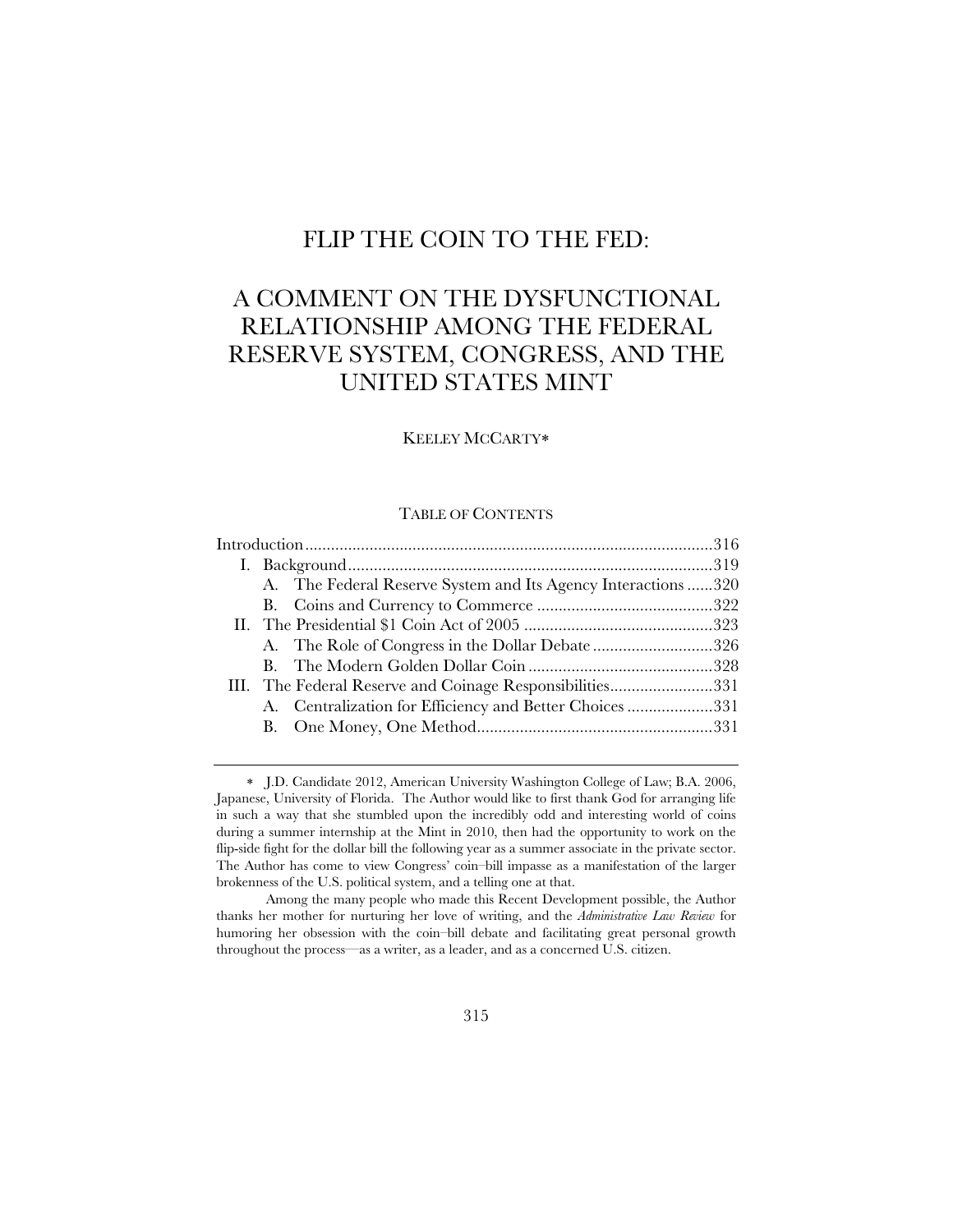#### 316 *ADMINISTRATIVE LAW REVIEW* [64:1

# **INTRODUCTION**

The dollar coin serves important markets and returns quite a sum of money to Congress each year, with potential for more.<sup>1</sup> Even with the dollar bill and coin in co-circulation, Congress earns a profit on each coin minted in the amount of the difference between the cost of production and the face value of the coin.2 The Government Accountability Office (GAO) estimates that switching to the exclusive use of the dollar coin would save American taxpayers around \$184 million every year, primarily as a result of this cost–value difference.3 Previously, GAO estimated the savings as high as \$522 million per year, attributable not only to seigniorage but also to the significantly longer lifespan of a coin.<sup>4</sup> An average coin stays in circulation for thirty years, while the dollar bill only lasts about forty months.5 The Bureau of Engraving and Printing (BEP) uses approximately eight and a half tons of ink every day, and 95% of bills produced replace old bills taken out of circulation.6

Despite the undisputed benefits of the dollar coin, it has never achieved popular acceptance and continues to be seen as more of a novelty than

<sup>1</sup>*. See, e.g.*, 133 CONG. REC. 3705 (1987) (statement of Sen. Udall) (requesting to redesign the dollar coin in response to criticisms of the Susan B. Anthony (SBA) dollar coin, rather than giving up on the coin altogether).

<sup>2.</sup> Michael Zielinski, *One Billion and Counting: The Mint Keeps Pumping Out \$1 Coins, but Few Are Buying In*, WASH. POST, Aug. 20, 2010, at A21, *available at* http://www.washingtonpost.com/wp-dyn/content/article/2010/08/19/

AR2010081905459.html. This difference, called seigniorage, from dollar coins amounted to \$318.7 million in the 2009 fiscal year. *Id.*

<sup>3.</sup> U.S. GOV'T ACCOUNTABILITY OFFICE, GAO-11-281, U.S. COINS: REPLACING THE \$1 NOTE WITH A \$1 COIN WOULD PROVIDE A FINANCIAL BENEFIT TO THE GOVERNMENT 9 (2011) [hereinafter GAO 2011 REPORT].

<sup>4.</sup> U.S. GOV'T ACCOUNTABILITY OFFICE, GAO-B-284994, FINANCIAL IMPACT OF ISSUING THE NEW \$1 COIN 2 (2000). The GAO calculates its savings by subtracting the net benefit of using the dollar bill, \$225.3 million, from the net benefit of using the dollar coin, \$747.5 million. *Id.*

<sup>5.</sup> GAO 2011 REPORT, *supra* note 3, at 13.

<sup>6</sup>*. Annual Production Figures*, U.S. BUREAU OF ENGRAVING AND PRINTING, http://www.moneyfactory.gov/uscurrency/annualproductionfigures.html (last visited Feb. 8, 2012). In 2010, the Bureau of Engraving and Printing (BEP) printed 1.856 billion onedollar bills, down from 2.6368 billion in 2009. The height of production in recent history was in 2000, when the BEP churned out 5.1904 billion one-dollar bills. *Id.*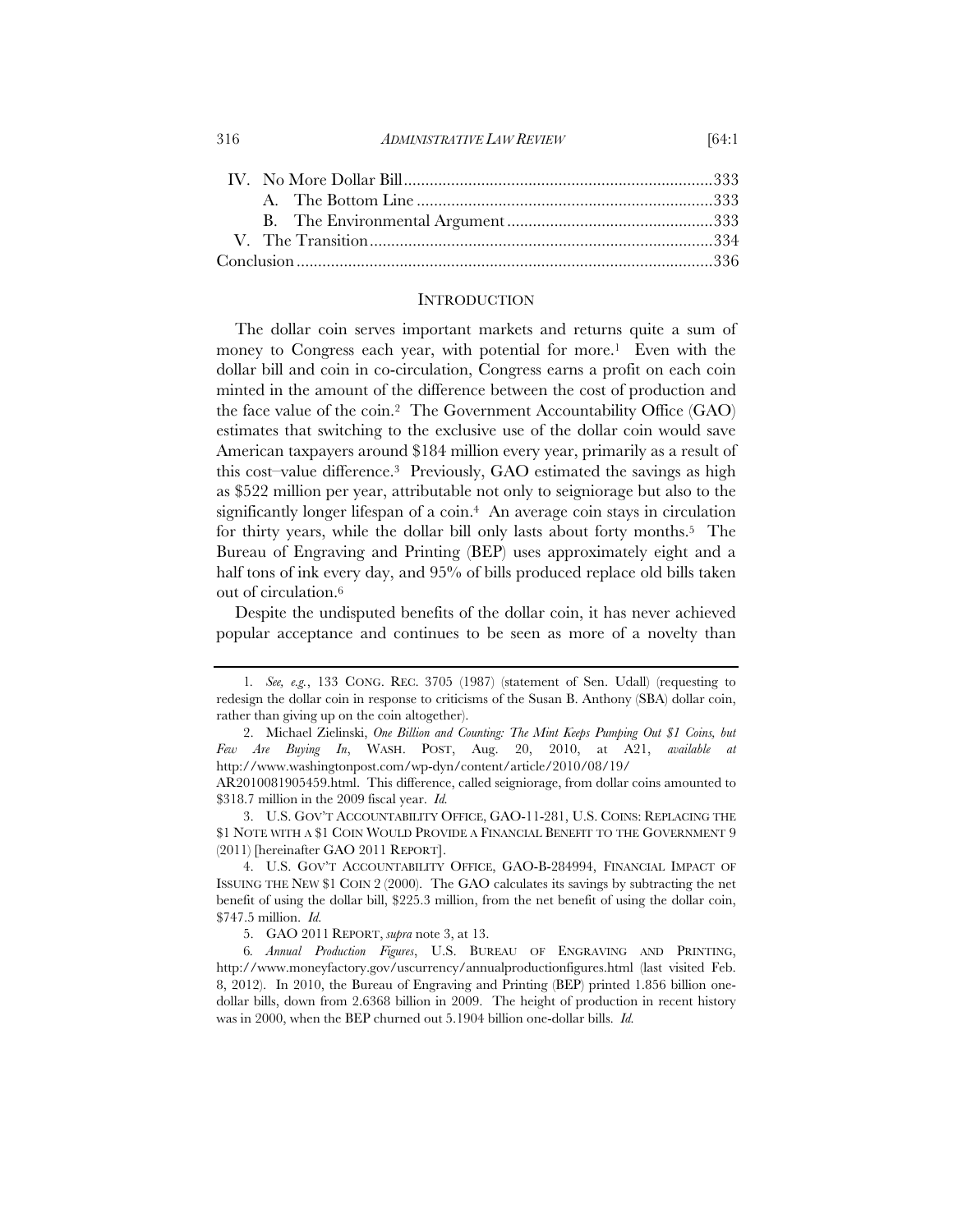spendable legal tender.7 The Federal Reserve Banks (Reserve Banks) held a surplus of nearly one billion dollar coins as of May 31, 2010.8 That number grew to 1.2 billion by June 28, 2011,<sup>9</sup> and is expected to grow to two billion by 2016, not including the surplus of coins retained at United States Mint (Mint) facilities around the country.<sup>10</sup> Over the years, Congress has revamped the dollar coin several times in efforts to persuade the public of its merits. In response to complaints about the oversized Eisenhower dollar coin, Congress introduced the smaller and lighter Susan B. Anthony (SBA) dollar coin.11 When the SBA dollar coin was rejected because of its confusing similarity to the quarter, Congress passed the \$1 Coin Act of 1997 (1997 Act), unveiling a distinctive golden Sacagawea dollar with unreeded edges.12

Most recently, Congress passed the Presidential \$1 Coin Act of 2005 (2005 Act) with the intent to address the continued unpopularity of the Sacagawea dollar.13 In light of the recently successful Fifty State Commemorative Coin Program for quarter dollars, Congress extrapolated that a similar educational commemorative design program could ignite public interest in the dollar coin and boost demand.14 It has not.15 Despite additional provisions in the 2005 Act to promote awareness and reduce

<sup>7</sup>*. See The State of U.S. Coins and Currency*: *Hearing Before the Subcomm. on Domestic Monetary Policy and Technology of the H. Comm. on Fin. Servs.*, 111th Cong. 10 (2010) [hereinafter *2010 Hearing: Roseman*] (testimony of Louise L. Roseman, Director, Division of Reserve Bank Operations and Payment Systems) ("Transactional demand for dollar coins has not increased materially since the start of the Presidential \$1 Coin Program," and overall demand continues to come primarily from collectors).

<sup>8</sup>*. Id.*

<sup>9.</sup> Robert Benincasa & David Kestenbaum, *\$1 Billion that Nobody Wants*, NPR (June 28, 2011), http://www.npr.org/2011/06/28/137394348/-1-billion-that-nobody-wants. 10*. Id.*

<sup>11</sup>*. Dollar Coins: Eisenhower Dollar Coin (1971–1978) Auctions*, US COINS COLLECTOR [hereinafter *Eisenhower Dollar*], http://uscoinscollector.com/auctions/eisenhower-dollar-1971-78 (last visited Feb. 12, 2012).

<sup>12.</sup> Richard R. Holley III, Note, *Dueling Dollars: The Story of Sacagawea's Journey*, 5 N.C. BANKING INST. 579, 585–86 (2001). The Act required that the new coin maintain the weight and electromagnetic properties of the SBA dollar coin to allow for an easy transition in the vending marketplace. *Id.*

<sup>13</sup>*. See* Presidential \$1 Coin Act of 2005, Pub. L. No. 109-145, sec. 101, § 2, 119 Stat. 2664, 2664 (codified as amended at 31 U.S.C. § 5112 (2006)) (acknowledging that the dollar coin has not been widely sought-after).

<sup>14</sup>*. Id.* §§ 3, 4. Congress also cited a study by the Government Accountability Office (GAO) showing that many Americans who currently reject the dollar coin might actively seek it if such a design program were instituted. *Id.* § 5.

<sup>15</sup>*. See 2010 Hearing: Roseman*, *supra* note 7, at 10 (stating that demand has not increased materially since the start of the program).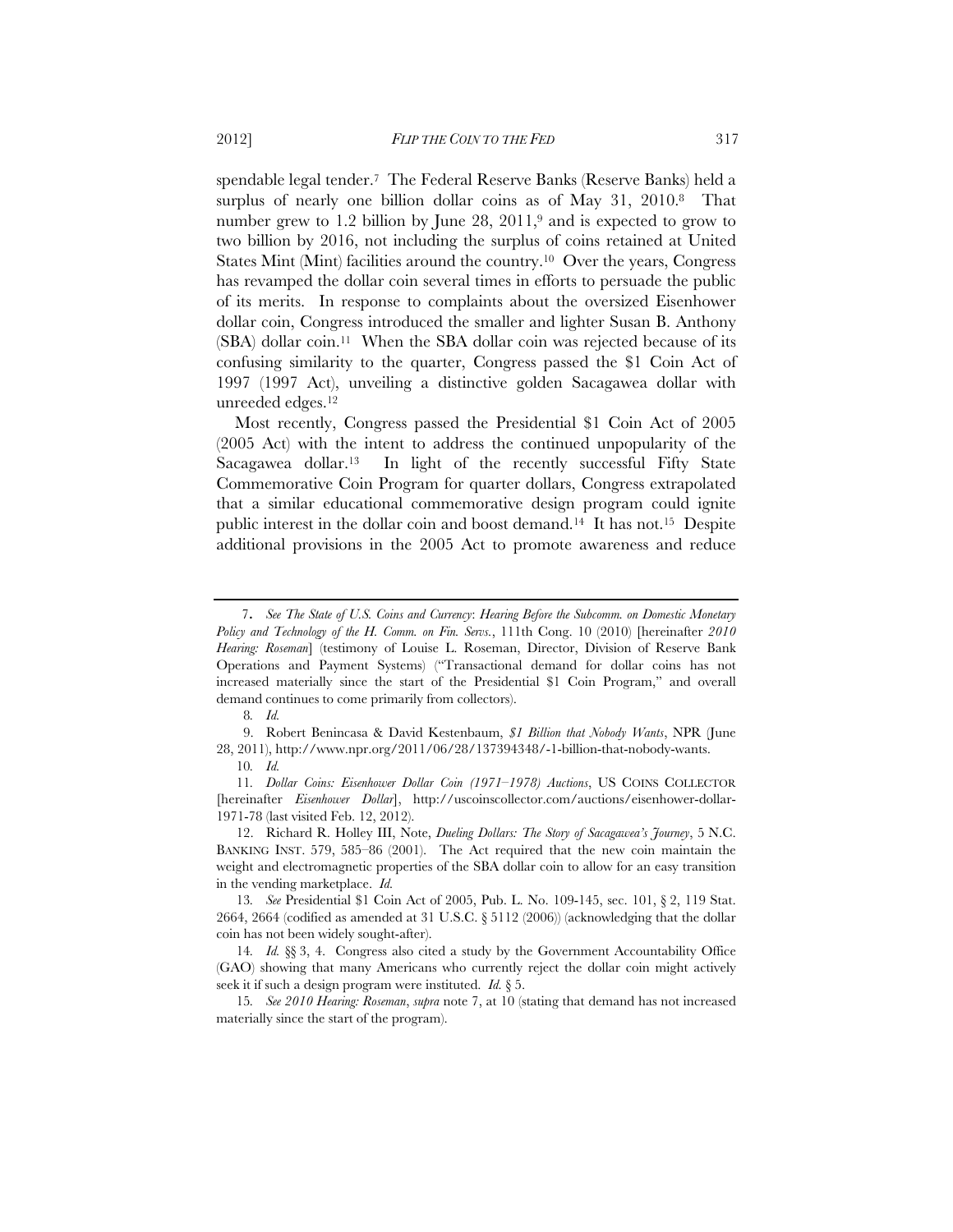barriers to circulation,16 the coins keep piling up. While there are temporary spikes in demand at the release of each new presidential design, even those spikes are progressively shrinking with each successive release.17 In addition to the presidential dollars, the 2005 Act also requires that the Mint continue producing a proportionate number of Sacagawea dollar coins.18 However, the 2005 Act does not require the Federal Reserve Banks to purchase these coins, and the Federal Reserve Banks have decided not to, citing lack of demand.19 Without a release valve for the considerable number of coins it is required to produce, the Mint has been forced to experiment with unorthodox channels to the public, resulting in little relief and unforeseen negative externalities.20

This Recent Development examines the reasons underlying the failure of the 2005 Act to achieve its stated goal of improving dollar coin circulation. Part I provides an overview of how currency and coins circulate through commerce. It includes an explanation of how the Federal Reserve Banks, Mint, and the BEP work together and independently to move money into the economy. Part II discusses how the dollar bill acts as a roadblock to the acceptance of the dollar coin, highlighting the political strings tethering Congress to both the dollar bill and coin. It also focuses on the economic waste created by the 2005 Act's Native American coin production requirement. It looks back at how the Mint handled similar situations of oversupply in the past and applies those lessons to the current problem. In Part III, this Recent Development concludes that currency and coin production decisions should synergize and both be handled by the Federal Reserve Board. Part IV suggests that the dollar bill should be removed from circulation to enable the dollar coin's acceptance, and Part V discusses what that transition might look like.

<sup>16.</sup> Presidential \$1 Coin Act, sec. 104, 31 U.S.C. § 5112.

<sup>17</sup>*. 2010 Hearing: Roseman*, *supra* note 7, at 113, Chart 6. Initial demand is expected to be particularly high for certain future presidential designs, however. *Id.* at 108.

<sup>18</sup>*. See* Presidential \$1 Coin Act, sec. 102, § (n)(1)(B)(ii) (requiring that one-third of \$1 coins produced be of the Sacagawea design). The requirement was later reduced to 20% by the Native American \$1 Coin Act. Native American \$1 Coin Act, Pub. L. No. 110-82, sec. 2, § (r)(5), 121 Stat. 777, 777, 779 (2007) (codified at 31 U.S.C. § 5101 (Supp. III 2009)).

<sup>19</sup>*. 2010 Hearing: Roseman*, *supra* note 7, at 10–11.

<sup>20.</sup> Zielinski, *supra* note 2, at A21; *see* Scott McCartney, *Miles for Nothing: How the Government Helped Frequent Fliers Make a Mint*, WALL ST. J., Dec. 7, 2009, at A1 (detailing the abuse of the direct-ship program by consumers purchasing the coins and immediately depositing them into depository institutions, circumventing the program's intent of increasing everyday use in commercial transactions).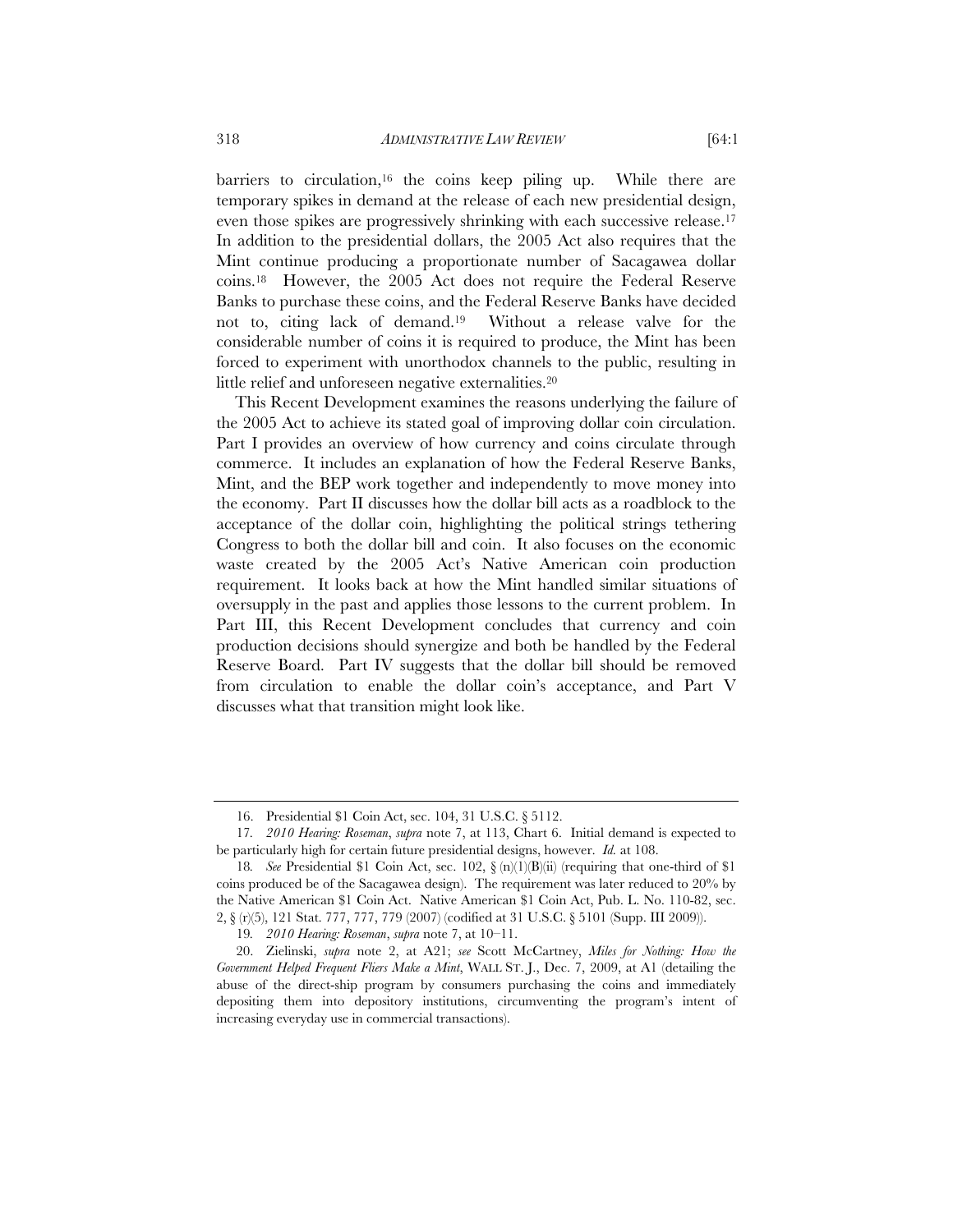### I. BACKGROUND

The U.S. dollar is unique as the only denomination of U.S. money that exists in both paper and coin form.21 Although the dollar coin and dollar bill can be used interchangeably in commerce,<sup>22</sup> their paths from production to consumer are quite different. The United States' money is divided into two principle categories: currency and coin.23 The BEP prints all forms of paper currency and the Mint is responsible for coins.<sup>24</sup> This division of responsibilities is rooted in American history. Shortly after drafting the Constitution, the U.S. government delegated the newly articulated congressional power to coin money to the Mint in 1792.25 Initially, the Mint produced copper cents and silver and gold coins.<sup>26</sup> Coinage then had an intrinsic value—value based on its raw metal content—closer to the face value assigned by the government.27 Due to the rising market value of gold and eventually silver, the metal composition of coins shifted over the years to greatly diminish the intrinsic value of coins in relation to the face value, at least for larger denominations.<sup>28</sup> Congress determines coin composition, design, and ratio of one design to another for coins of equal value.29 Paper money did not exist until nearly seventy years after the establishment of the Mint, and Congress only officially recognized the BEP in 1874.30 In the years between the first paper money and the

26*. History of the Mint*, *supra* note 25.

29. 31 U.S.C. § 5132 (2006).

30. The first paper currency, Demand Notes printed by the Treasury Department in 1861, actually functioned as Government IOUs for coins. HISTORICAL RES. CTR., BUREAU

<sup>21.</sup> Holley, *supra* note 12, at 579.

<sup>22</sup>*. See* BLACK'S LAW DICTIONARY 979 (9th ed. 2009) (defining *legal tender* as the currency or coins in a country that act as units of exchange).

<sup>23</sup>*. See generally* HARRY D. HUTCHINSON, MONEY, BANKING, AND THE UNITED STATES ECONOMY (4th ed. 1980).

<sup>24</sup>*. See Bureaus*, U.S. DEP'T OF THE TREASURY, http://www.treasury.gov/about/organizational-structure/bureaus (last visited Feb. 11, 2011) (providing a list of bureaus and their descriptions, briefly, within the Treasury Department, and linking to their individual websites). In addition to currency, the BEP also printed postage stamps until 2006. Bureau of Engraving & Printing, DEP'T OF THE TREASURY, CHIEF FINANCIAL OFFICER PERFORMANCE AND ACCOUNTABILITY REPORT 26 (2006) [hereinafter 2006 BEP CFO REP.].

<sup>25</sup>*. See History of the Mint*, U.S. MINT, http://www.usmint.gov/about\_the\_mint/ historianscorner/?action=history (last visited Feb. 11, 2012) (identifying the Mint's constitutional link and giving the history of its founding); *see also* U.S. CONST. art. I, § 8 ("The Congress shall have Power . . . to Coin Money.").

<sup>27</sup>*. Cf.* HUTCHINSON, *supra* note 23, at 19 (noting that coins' metal value has been far below their face value for many years).

<sup>28</sup>*. See id.* ("U.S. coins . . . are now virtually silverless as a result of the rising market value of silver.").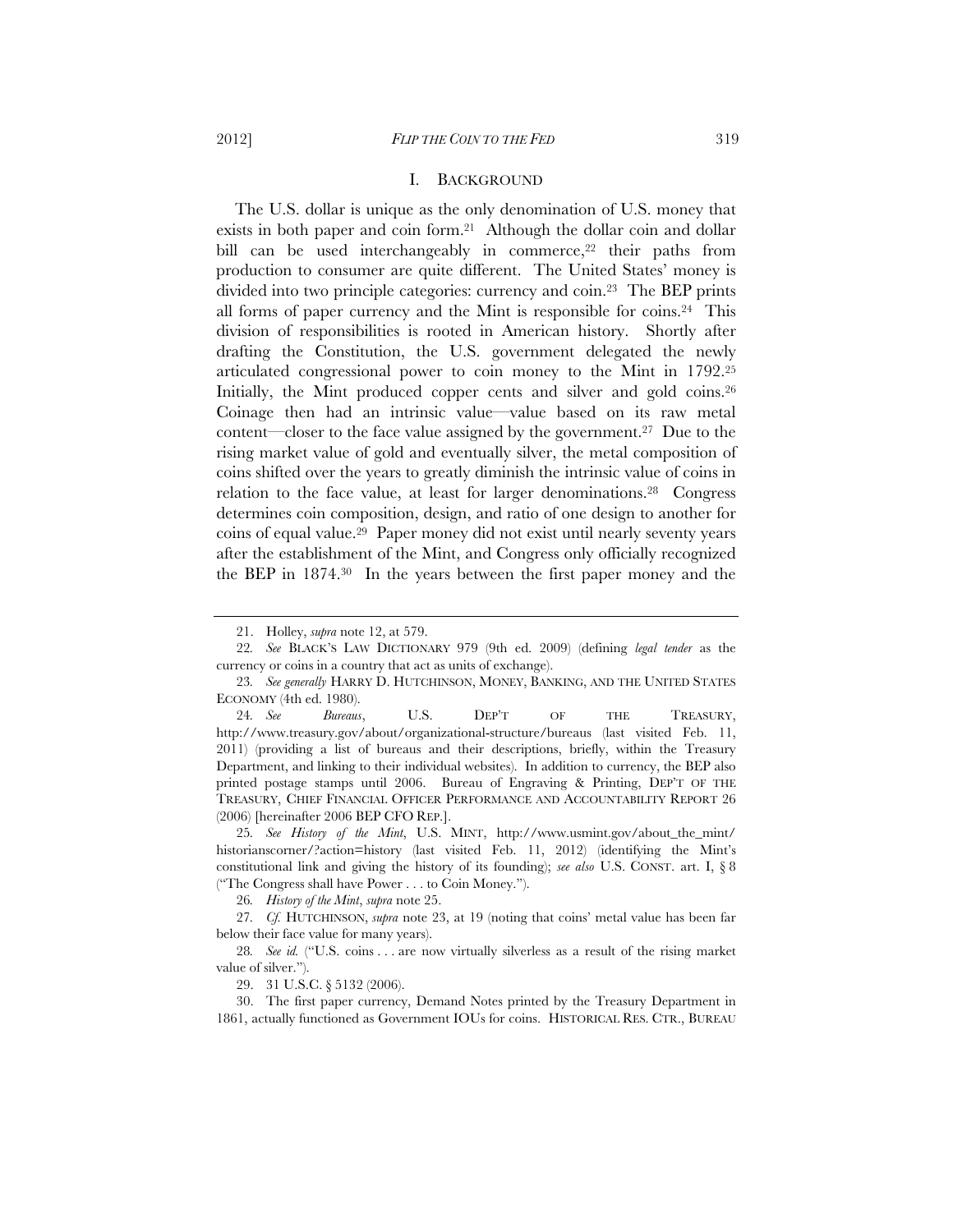creation of the BEP, Congress had currency notes produced by private entities.31

#### *A. The Federal Reserve System and Its Agency Interactions*

Paper money as we know it today, Federal Reserve Notes, was first authorized by the Federal Reserve Act of 1913.32 Congress created the Federal Reserve System, comprised of five governmental and private components, to function as the nation's central bank.33 The Federal Reserve System currently functions to (i) conduct the nation's monetary policy by influencing the monetary and credit conditions in the economy; (ii) supervise and regulate banking institutions to ensure the safety and soundness of the nation's banking and financial system and to protect the credit rights of consumers; (iii) maintain the stability of the financial system and contain systematic risk that may arise in financial markets; and (iv) provide financial services to depository institutions, the U.S. government, and foreign officials, including playing a major role in the nation's payment system.34 The Board of Governors of the Federal Reserve (Board) is the governing body and an independent government agency.35 Its powers and responsibilities include, among others, supervising the issue and retirement of Federal Reserve Notes through the Secretary of the Treasury.36 On the Federal Reserve's books, these notes are calculated as a liability collateralized by the Federal Reserve's assets.37 The U.S. government also backs the notes.38

OF ENGRAVING AND PRINTING, BEP HISTORY 2 (2004), http://www.moneyfactory.gov/ images/BEP\_History\_Sec508\_web.pdf.

<sup>31</sup>*. Id.* at 3. This currency was called the U.S. Note and was issued by the Department of the Treasury directly. *See History of the Federal Reserve*, FED. RESERVE EDUC., http://www.federalreserveeducation.org/about-the-fed/history/ (last visited Feb. 12, 2012) (giving the history of U.S. notes).

<sup>32.</sup> BEP HISTORY, *supra* note 31, at 3; *History of the Federal Reserve*, *supra* note 31.

<sup>33.</sup> The five components are the Board of Governors of the Federal Reserve System, the Federal Open Market Committee, the Federal Advisory Council, twelve Federal Reserve Banks, and about 6,000 commercial bank members. Sharon A. Sweeney & Jane Anne Schmoker, *Federal Reserve Bank and the Payment System: Regulation J, Regulation CC, Operating Circulars, and Other Deposit Account Issues*, 51 CONSUMER FIN. L. Q. REP. 204, 204 (1997).

<sup>34.</sup> U.S. FED. RESERVE SYS., THE FEDERAL RESERVE SYSTEM: PURPOSES & FUNCTIONS 1 (2005), http://www.federalreserve.gov/pf/pdf/pf\_complete.pdf.

<sup>35</sup>*. Id.* at 3.

<sup>36. 12</sup> U.S.C. § 248(d) (2006).

<sup>37.</sup> Federal Reserve Notes comprise 99% of circulating U.S. paper currency and are legally issued by the Reserve Banks, not the Treasury Department. *Currency and Coin Services*, BD. OF GOVERNORS OF THE FED. RESERVE SYS., www.federalreserve.gov/paymentsystems/coin\_about.htm (last visited Feb. 12, 2011).

<sup>38</sup>*. Id.* Federal Reserve Notes used to be backed by gold or silver, meaning that a note-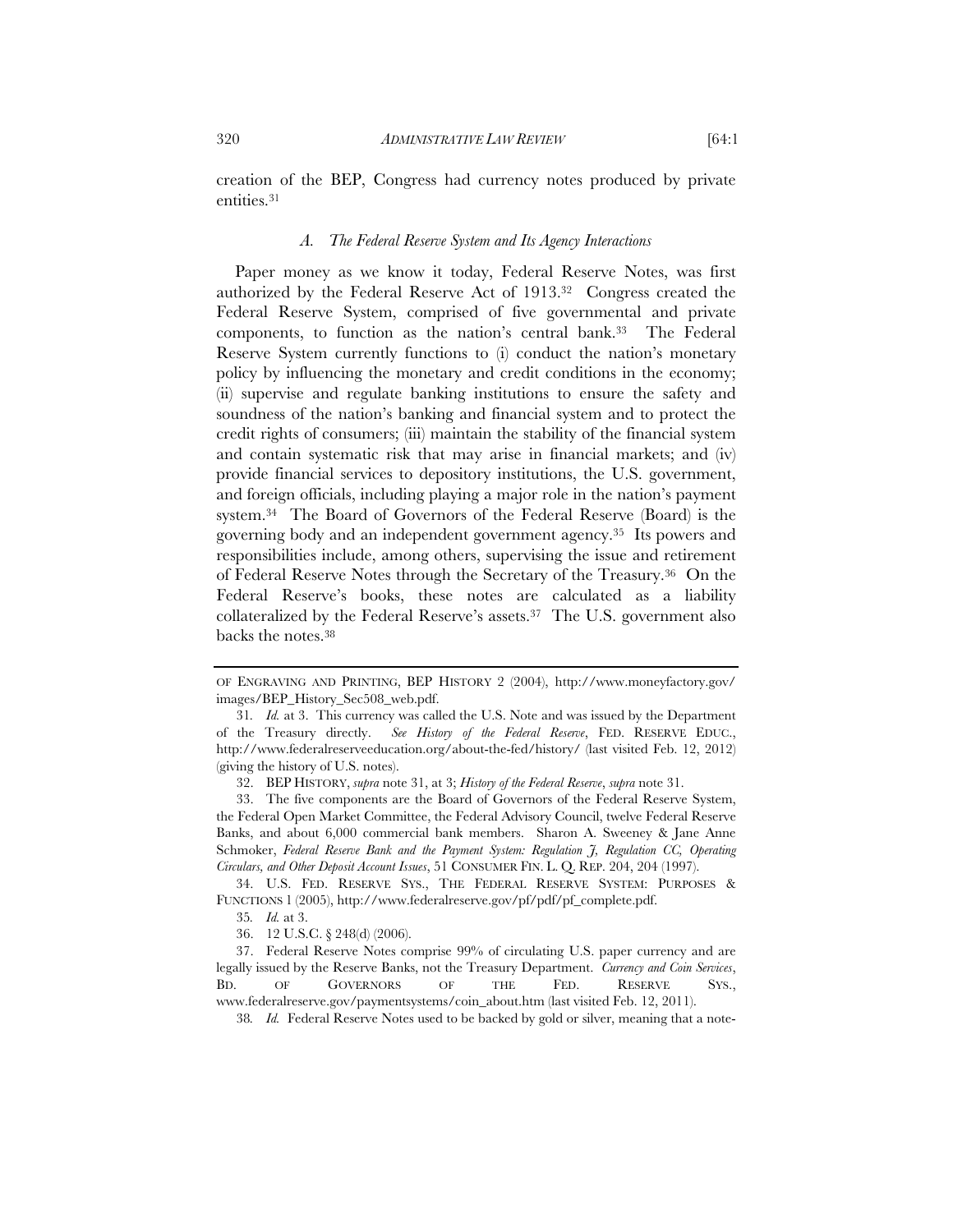The BEP functions almost like a wholesale printer for the Federal Reserve.39 Economists at the Federal Reserve determine how much paper currency should be produced to meet public demand and replace old or damaged currency in circulation, and the Federal Reserve pays the costs of printing and shipping the bills.40 The BEP prints only enough bills to fill yearly orders placed by the Federal Reserve Bank, thus preventing waste.<sup>41</sup>

In contrast, the Mint determines production volume for coins itself, with some guidance from demand forecasts and orders by the Federal Reserve.<sup>42</sup> While these forecasts and orders influence production, the converse is not true. In other words, the Federal Reserve is under no obligation to buy what the Mint is selling. There is an exception for some coins for which legislation mandates that the Reserve Banks purchase enough coins to meet public demand.43 Not only is the supply and demand system different, but so are the costs. The Federal Reserve purchases coins from the Mint at face value, generating an immediate profit for the Mint and, ultimately, the government.44 Because they have been purchased from the Mint, coins show up as assets on the Federal Reserve accounting books.<sup>45</sup> The Mint is responsible for delivering the coins to the Reserve Banks and the Reserve Banks distribute them to other depository institutions around the country.46 To this end, the Reserve Banks utilize armored carriers and coin terminals.47

holder could take one to the Treasury and receive the value in whichever metal it was secured by. This system ended in 1964. HUTCHINSON, *supra* note 23, at 4 & n.1.

<sup>39</sup>*. See Currency and Coin Services*, *supra* note 37 (limiting what the Federal Reserve pays the BEP for its service to the costs of printing and shipping, not the face value of the currency).

<sup>40</sup>*. Id.*

<sup>41</sup>*. See id.* (outlining briefly the order and supply process).The Treasury Department issues less than 3% of the nation's money, which consists mostly of coins. HUTCHINSON, *supra* note 23, at 17–19.

<sup>42</sup>*. Currency and Coin Services*, *supra* note 37.

<sup>43</sup>*. See, e.g.*, Presidential \$1 Coin Act of 2005, sec. 104, § (p)(3), 31 U.S.C. § 5112 (2006).

<sup>44.</sup> United States Mint Public Enterprise Fund, 31 U.S.C. § 5136 (2006); *see Frequently Asked Questions*, U.S. MINT, https://answers.usmint.gov/app/answers/detail/a\_id/10 (last visited Feb. 12, 2011) (explaining that net income comes from sales of circulating coins and numismatic items, and helps reduce the government's deficit).

<sup>45</sup>*. Currency and Coin Services*, *supra* note 37.

<sup>46</sup>*. Id.* Depository institutions include banks, savings and loans, and credit unions. The District Reserve Banks serve 9,500 of these institutions around the United States. BD. OF GOVERNORS OF THE FED. RESERVE SYS., ANNUAL REPORT TO THE CONGRESS ON THE PRESIDENTIAL \$1 COIN PROGRAM 5 (2007) [hereinafter 2007 FRB REPORT], http://www.federalreserve.gov/boarddocs/RptCongress/dollarcoin/dollarcoin.pdf.

<sup>47</sup>*. Currency and Coin Services*, *supra* note 37.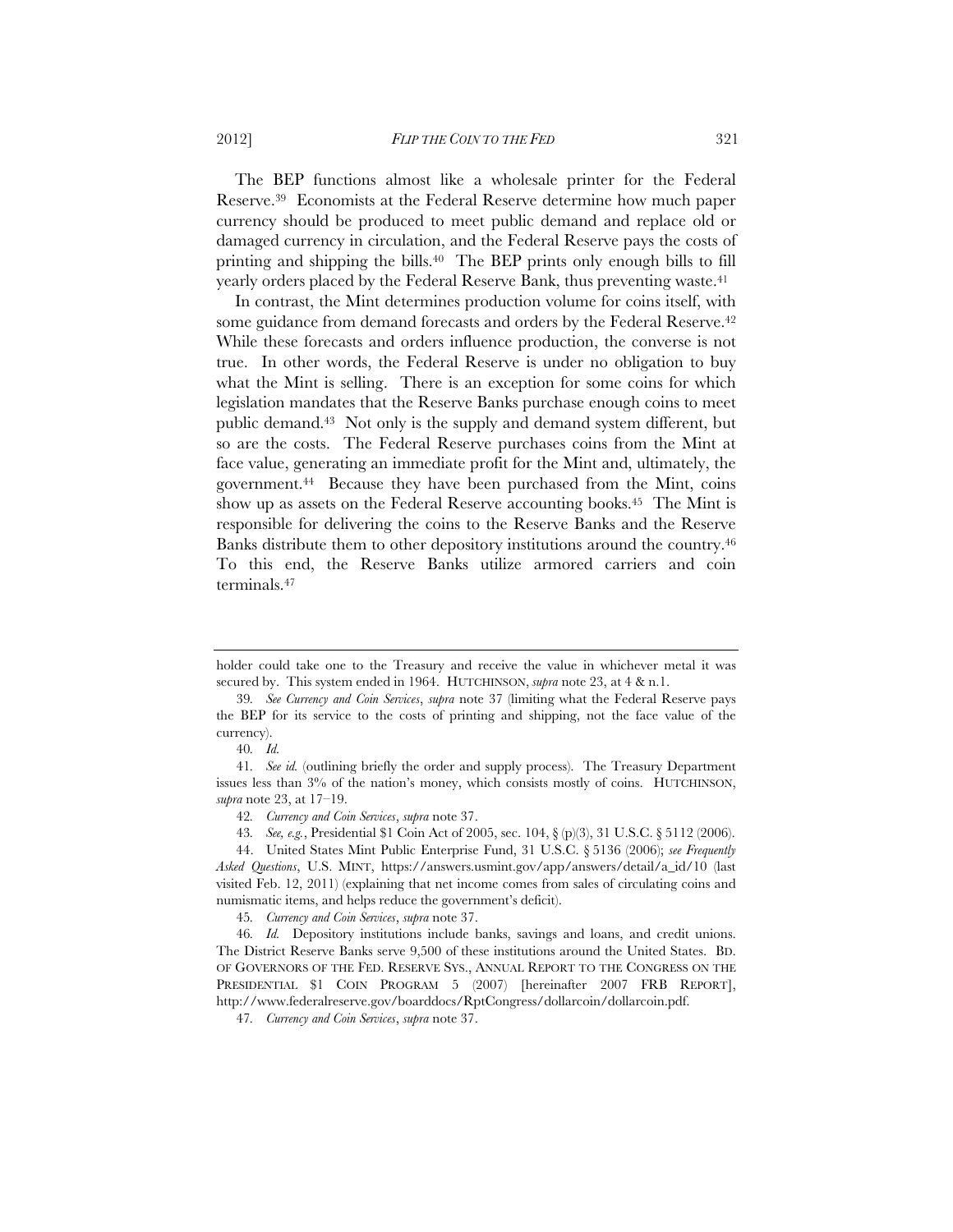#### 322 *ADMINISTRATIVE LAW REVIEW* [64:1

#### *B. Coins and Currency to Commerce*

There is no statutory requirement that coins enter commerce through the Federal Reserve System.48 The Mint makes most coins available directly to the public at a markup.<sup>49</sup> In recent years, the Mint has found other channels to commerce, primarily for the dollar coin, as an extra boost to achieve regular circulation.50 These channels have taken shape as an online order site, partnerships with retail chains, and even ATM dispensers, to name a few.51 The creation of some of these channels met with objections by banks and smaller retailers who felt slighted or uneasy about such untraditional distribution methods.<sup>52</sup>

Once coins and currency reach everyday commerce they can be spent, saved, or deposited. Saving can become an obstacle to circulation, which is something the Federal Reserve and the Mint must take into account when deciding production volume.<sup>53</sup> Often when notes and coins of equal face value are co-circulated the public will hoard the coins, which are inherently more valuable.54 Individual depository institutions disseminate deposited currency and coins to other customers as needed, and when deposits fill their supply they send the surplus back to the Reserve Banks.<sup>55</sup> Older coins

50*. See* Holley, *supra* note 12, at 591 (describing the Mint's partnerships with large nationwide retail institutions as a strategy to supplement normal bank distribution).

<sup>48</sup>*. See* Philip N. Diehl, *Why Don't the Banks Pass the Buck?*, WASH. POST, Sept. 2, 2000, at A25 (noting that banks do not have exclusive rights to new coins).

<sup>49</sup>*. See How Are United States Mint's Two-Roll Coin Sets Priced?*, U.S. MINT, https://answers.usmint.gov/app/answers/detail/a\_id/204 (last visited Feb. 12, 2011) (itemizing the price of coin rolls to include the face value of coins, packaging, transportation, storage, and other administrative costs). Dollar coins were excepted from this mark-up if ordered through the Circulating \$1 Coin Direct Ship Program, which ended on November 15, 2011. Consumers could get up to four boxes of 250 coins each every ten days, free of shipping fees. The Mint ended the free program to address fiscal concerns. *See U.S. Mint Online Product Catalog*, U.S. MINT, http://www.usmint.gov (follow "Shop Online" hyperlink; then follow "\$1 Coin Direct Ship" hyperlink; then follow "Circulating \$1 Coin Direct Ship Rolls—2011 Native American Dollar(N05)" hyperlink) (last visited Feb. 12, 2011) (listing the available products and order limit).

<sup>51</sup>*. Id.* at 592–600.

<sup>52</sup>*. See id.* at 597–98, 603–04 (including bankers, the National Federation of Independent Business, the National Grocers Association, and the Community Bankers Association among the groups bothered by the Mint's alternative distribution methods).

<sup>53</sup>*. See id*. at 602 (citing hoarding as the primary reason that few Sacagawea dollar coins could be found in circulation, despite the incredible number produced).

<sup>54</sup>*. Id.* Gresham's Law explains this tendency to hoard based on differences in intrinsic value of co-circulating money of equal face value. *See id.* at 602 nn.129–30.

<sup>55</sup>*. See The Structure of the Federal Reserve System*, BD. OF GOVERNORS OF THE FED. RESERVE SYS., http://www.federalreserve.gov/pubs/frseries/frseri3.htm (last updated April 17, 2009) (explaining that during seasons of decreased cash demand by the public, institutions deposit the excess cash in their accounts with Reserve Banks).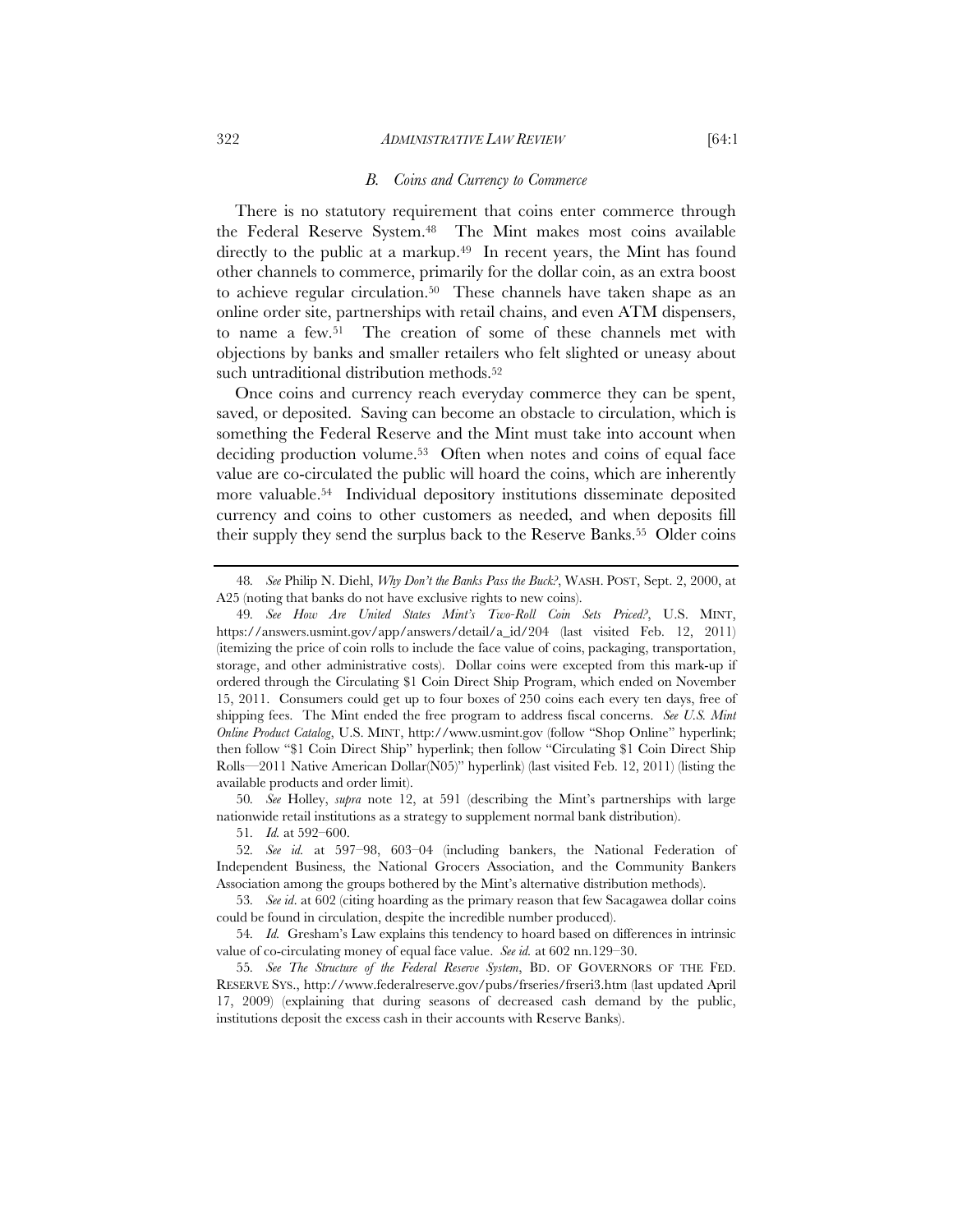and bills that were returned to the Reserve Banks are used to fill the next outgoing shipments unless determined unfit for circulation.56 Careful ordering is required to prevent shortages or surpluses of coins; the Federal Reserve is still honing this skill for most coins.57 After disposing of unfit coins and currency, the Federal Reserve orders replacements and any additional coins and currency necessary from the Mint.58 Commemorative coins create difficulty for the Reserve Banks that paper currency does not. Note that in everyday transactions, depository institutions have no preference for a bill from one year over a bill from another year, or one coin design over another.59 However, much of the demand banks see for commemorative coins, particularly dollar coins, comes from collectors, to whom the particular design is paramount.<sup>60</sup> Due to such particularized demand, the Federal Reserve uses special inventory and distribution procedures for commemorative coins.61

## II. THE PRESIDENTIAL \$1 COIN ACT OF 2005

The Presidential \$1 Coin Act of 2005 was passed to increase circulation of dollar coins without removing the dollar bill from co-circulation.62 To this end, Congress included an entire section of the Bill entitled "Removal of Barriers to Circulation."63 The Section is divided into subsections, "Acceptance by Agencies and Instrumentalities," "Publicity," and "Coordination," each of which requires agencies and federally funded entities to take steps to increase public awareness and acceptance of the dollar coin.64 The extensive nature of these provisions is likely a result of

60*. Id.*

<sup>56</sup>*. See id.* (noting that the Federal Reserve Banks sort and count, then remove unfit currency and coin from circulation).

<sup>57</sup>*. See 2010 Hearing: Roseman*, *supra* note 7, at 105–06 (crediting improved management and a 31% decrease in orders to the Mint with the lowest inventory levels since 2000). On May 31, 2010, the Federal Reserve vaults held 1.5 billion pennies, 343 million nickels, and 546 million dimes. *Id.* at 106 & n.11.

<sup>58</sup>*. The Structure of the Federal Reserve System*, *supra* note 55.

<sup>59</sup>*. See* 2007 FRB REPORT, *supra* note 46, at 6 (distinguishing typical transactional demand for coins of any design from collector demand of particular commemorative coin designs).

<sup>61</sup>*. See id.* (identifying special introductory periods in which the Federal Reserve suspends its normal distribution practices and only ships out the new design as one of the mechanisms for handling the challenges presented by commemorative coins).

<sup>62</sup>*. See* Presidential \$1 Coin Act of 2005, Pub. L. No. 109-145, sec. 105, § 1, 119 Stat. 2664, 2671 (codified as amended at 31 U.S.C. § 5112 (2006)) (delineating Congress's intent for the legislation would increase use of dollar coins and circulation of the Sacagawea dollars).

<sup>63</sup>*. Id.* sec. 104 (codified as amended at 31 U.S.C. § 5112(p)).

<sup>64.</sup> The statute includes requirements for the acceptance of the coin by all agencies and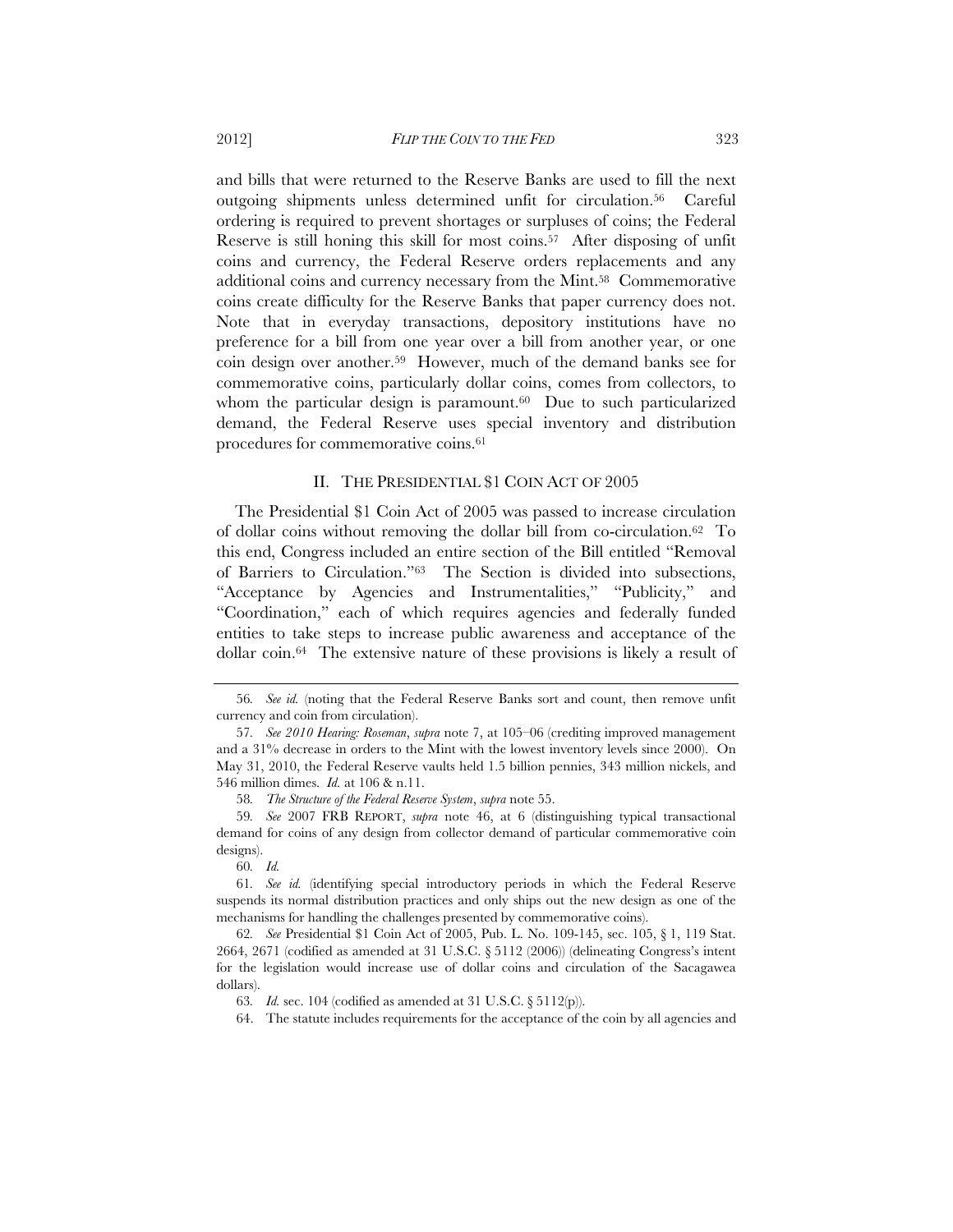the many prior failures of the dollar coin to succeed in meaningful circulation.65

The dollar coin has a long history of struggles and failures. Five years after the Coinage Act of 1965 eliminated silver from U.S. circulating coins, Congress authorized the minting of the first modern dollar coin.<sup>66</sup> The Eisenhower Dollar coin was meant to honor the recently deceased ex-President, and the Mint continued issuance from 1971 to 1978.67 The coin was heavier than any previous dollar coin and was unpopular in everyday circulation as a result.68 The dollar bill remained the public's first choice for transactions.69

The Mint attempted to address the size and weight concerns with the SBA dollar coin, first issued in 1979.70 Designers reduced the coin to about the size of a quarter, with reeded edges also like the quarter. This spurred complaints from consumers who felt the SBA dollar coin was too similar to the quarter and therefore easily confused.71 The Federal Reserve and Mint overshot demand expectations and initially had significant backed stock of the coin.72 Regardless of its design flaws, the government recognized early that the primary roadblock to success of the dollar coin was the continued co-circulation of the dollar bill.73 Countries like Canada proved that

67*. See id.* (describing the Eisenhower dollar as honoring both President Dwight D. Eisenhower, who died in 1969, and the first landing on the moon by Apollo 11).

68*. See id.* (noting that the 22.68 gram weight of the coin makes it not "as friendly to be carried around . . . in your pant wallet"). The Eisenhower Dollar's size and weight have made it one of the most popular coins among collectors, on the other hand. *Id.* 

69*. Id.*

70*. See id.* (noting that after nine years, the unpopular Eisenhower dollar coin was replaced by the smaller, but equally unpopular dollar coin honoring Susan B. Anthony).

71*. See A Dollar Coin Could Save Millions: Hearing Before the S. Comm. on Banking, Hous., and Urban Affairs*, 104th Cong. 3 (1995) [hereinafter *1995 Hearing: Stevens*] (statement of L. Nye Stevens, Director, Federal Management and Workforce Issues General Government Division) (citing close similarity to the quarter, the continued co-circulation of the dollar bill, and a lack of effective promotion efforts as the causes for failure of the SBA dollar coin).

72. Holley, *supra* note 12, at 584.

73*. See 1995 Hearing: Stevens*, *supra* note 71, at 3 (including co-circulation of the dollar bill as one of the three primary impediments to success of the SBA coin). Looking at other

instrumentalities of the government, a publicity campaign by the Director of the Mint to ensure the public knows about the coin, and coordination by the Federal Reserve to guarantee an adequate supply of the Presidential dollar coins to meet public demand. *Id.*  $\{(p)(1)-(3)\}.$ 

<sup>65</sup>*. See generally id.* sec. 101 (finding that the Sacagawea dollar has not achieved popularity, but that people might be more receptive to a commemorative Presidential design).

<sup>66</sup>*. See Eisenhower Dollar*, *supra* note 11 (naming the Eisenhower Dollar as the first dollar coin minted after the Coinage Act of 1965). It was composed of 75% copper and 25% nickel. *Id.*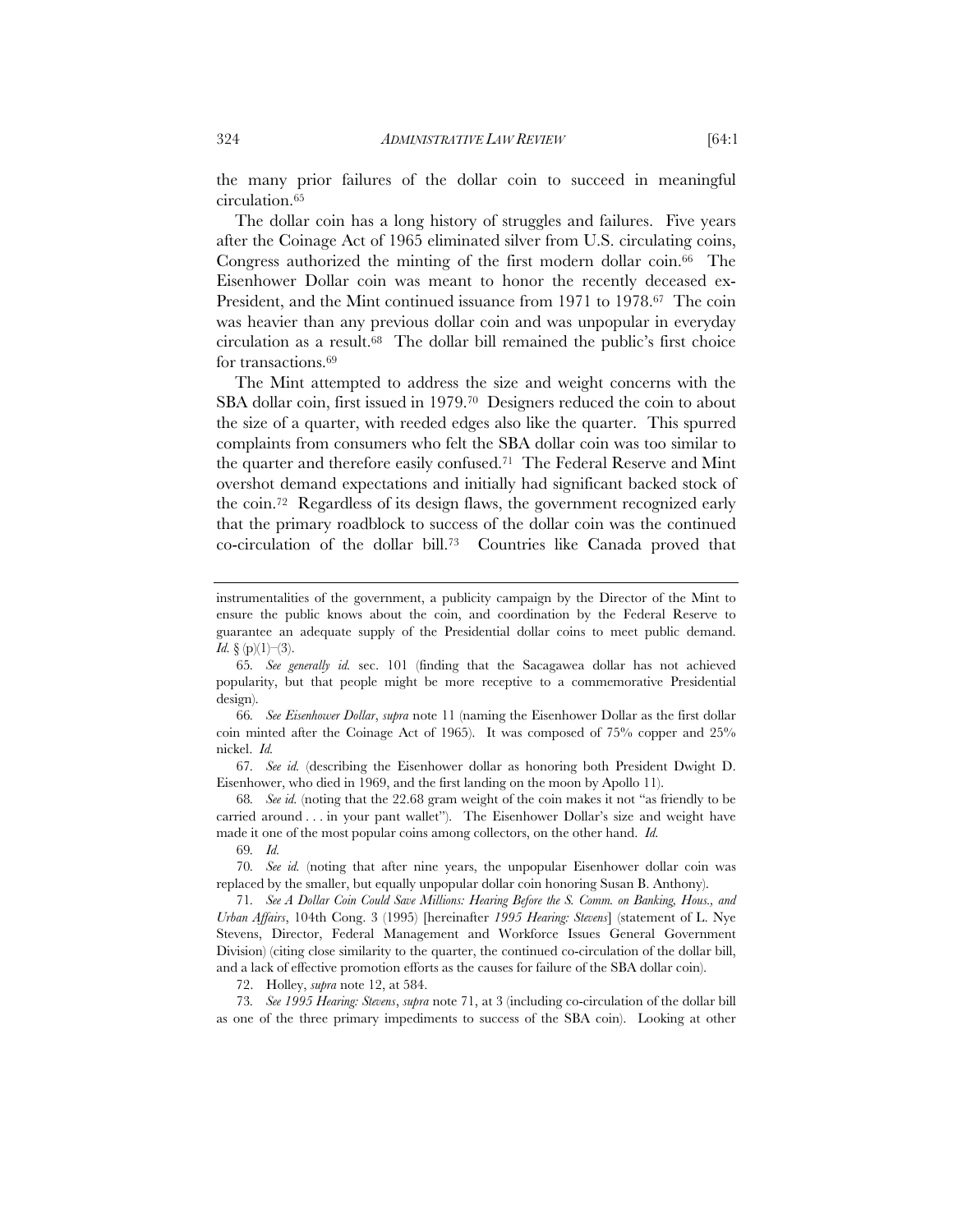although initially difficult, a quick flip of coin for bill was an effective method of transition.74 However, even with clear sight of the problem and solution, the Treasury hesitated to push Congress for the change due to potential backlash from the public.75 Instead, Congress kept the SBA dollar coin until 2000, when it passed new legislation attempting to address the superficial problems with the SBA dollar coin, while ignoring the most important factor in its failure: the dollar bill's co-circulation.76

To be fair, the SBA dollar coin has been and continues to be embraced by a small subset of the population: the vending industry and mass transit systems.<sup>77</sup> The vending industry has spent hundreds of millions in the last few decades to equip machines with apparatus to accept bills.78 Even billions in investment cannot help the simple problem of a crumpled onedollar bill. Vending machine operators estimate up to 30% in lost profits each year due to crumpled bills.79 This loss could be nearly eliminated by a switch to dollar coins, which move through vending machines more easily and take up less space inside, allowing for fewer collections.80 Perhaps it

76*. See* Holley, *supra* note 12, at 585 (recognizing Sacagawea's design in 2000 was in deliberate response to the complaints about the SBA dollar coin's physical characteristics).

countries who had successfully transitioned to dollar coin equivalents, the GAO identified five essential elements for a successful conversion in the United States: (1) elimination of the dollar bill; (2) a reasonable transition period; (3) a well-designed and readily distinguishable dollar coin; (4) adequate public awareness; and (5) continuing administration and congressional support to handle a potentially negative reaction from the public. *Id.* at 4.

<sup>74.</sup> Five years after Canada's switch, public disapproval of the coin was only 18%. *Id.* at 5.

<sup>75</sup>*. See id.* at 4 (stating that Treasury officials from the past two administrations expressed reluctance to support the dollar coin because of a belief that Congress would eventually cave in to negative pressure from the public that would result from elimination of the dollar bill).

<sup>77</sup>*. See* Lorene Yue, *Furor Tarnishes Dollar Coin Debut*, DET. FREE PRESS, Mar. 13, 2000, at 8F, *available at* 2000 WLNR 8100529 (statement of Philip Diehl attributing the eventual depletion of SBA dollar coin surplus to the increase in demand generated by the vending industry). The demand shot from fifteen million to sixty million sometime in the mid 1990s. *Id.* 

<sup>78</sup>*. See* Paul Huggins, *Goodbye, Bill? Government Still Hopes \$1 Coins Will Catch On*, DECATUR DAILY (Decatur, Ala.), Nov. 11, 2008 (interviewing a vending company owner who said that switching to the dollar coin might render bill-accepting apparatus, which the industry has spent hundreds of millions installing over the last thirty years, obsolete).

<sup>79.</sup> This estimation is based on the statistics showing that the average vending machine has a 99% chance of accepting a coin, but only a 70% chance of accepting a bill, creating a potential 30% loss. *Id.*

<sup>80.</sup> Richard Miniter, Op-Ed, *Trust Your Pocket: Don't Fall for This Campaign for Change*, ADVOCATE (Newark, Ohio), Dec. 10, 2008.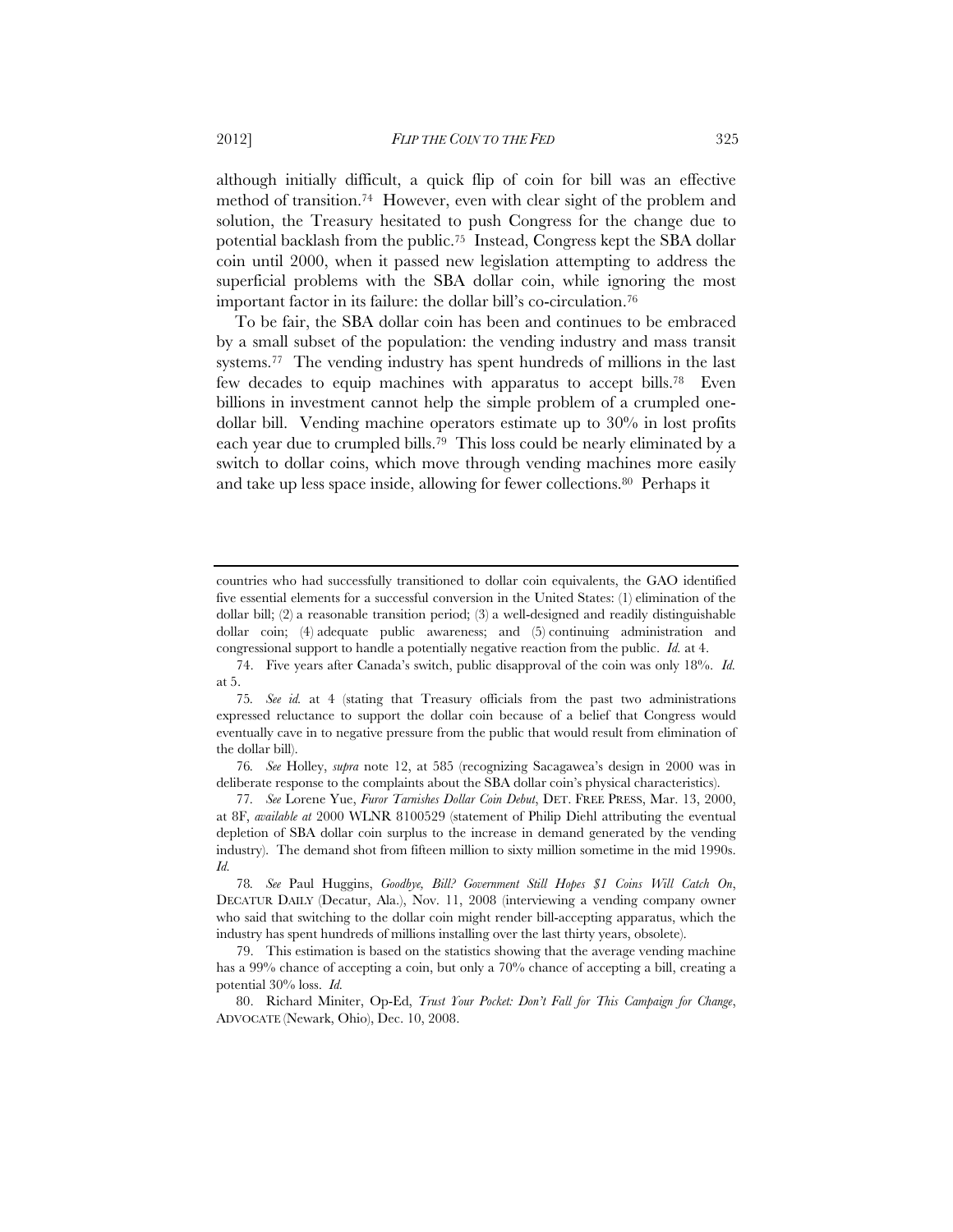was the recognition of this important market that encouraged Congress to give the dollar coin another shot, or perhaps there were other interests at play.81

## *A. The Role of Congress in the Dollar Debate*

Certain politicians have been fervently pushing for and against a complete transition to the dollar coin since the 1990s.82 The issue has heated up in recent months in the Joint Committee on Deficit Reduction, a special supercommittee formed in August of 2011 to address the politically divisive national deficit.83 Congressional Representatives looking to reduce the \$1.5 trillion deficit have zeroed in on the dollar coin as a possible chunk of that change.84 Over the years, representatives from Massachusetts have played key roles not only in keeping the dollar bill in circulation, but also in keeping the production process as close to home as possible.85 Crane & Co., a paper manufacturer in Dalton, Massachusetts, has been supplying the Treasury with its currency paper since 1879.86 While the Treasury

83. Gregory Korte, *Replacing \$1 Bill with Coin Could Save \$5.6 Billion*, USA TODAY (Oct. 25, 2011, 11:56 AM), http://www.usatoday.com/news/washington/story/2011-10- 24/dollar-enters-deficit-debate/50898164/1.

84*. Id.*

86. U.S. currency has the longest lifespan of any world currency. *See Currency & Security Papers*, CRANE & CO., http://www.crane.com/about-us/currency-paper?RPL (last visited Jan. 26, 2012) (giving the facts about Crane & Co.'s history producing currency paper for

<sup>81</sup>*. See* Presidential \$1 Coin Act of 2005, sec. 101, § 1, 31 U.S.C. § 5112 (2006) ("There are sectors of the United States economy, including public transportation, parking meters, vending machines, and low-dollar value transactions, in which the use of a \$1 coin is both useful and desirable for keeping costs and prices down."). *But see* Zielinski, *supra* note 2, at A21 (discussing the profits the Mint generates, which go back to Congress for appropriation at the end of each fiscal year, from producing unnecessary dollar coins).

<sup>82</sup>*. See, e.g.*, 137 CONG REC. 32,982 (1991) (submission of an article from *The Columbia Dispatch* outlining the benefits of the dollar coin over the dollar bill by Rep. Kolbe to show that Americans support the dollar coin when given the facts). *But see, e.g.*, 141 CONG. REC. 5891 (1995) (statement of Rep. Davis) (arguing that the dollar coin would be a burden to banks and businesses and that it is unwanted by the American people).

<sup>85</sup>*. See, e.g.*, 136 CONG. REC. 9640 (1990) (address by Representative Silvio O. Conte of Massachusetts urging the House to beware of a bill proposing a switch to the dollar coin, calling the dollar bill a "symbol of prosperity, the image of our country's greatness, the emblem of American economic might," and the dollar coin, "a giant penny"); *see also* 31 U.S.C. § 5114 note (2006) (requiring that all distinctive currency paper be manufactured in the United States and by companies owned by American citizens). The language in 31 U.S.C. § 5114 note, enacted in 1987, is often called the Conte Amendment, referencing Rep. Conte of Massachusetts. *See* U.S. GOV'T ACCOUNTABILITY OFFICE, GAO/GGD-98- 181, CURRENCY PAPER PROCUREMENT: MEANINGFUL COMPETITION UNLIKELY UNDER CURRENT CONDITIONS 5 (1998) [hereinafter PAPER PROCUREMENT] (acknowledging the limitation on paper procurement placed on the Treasury Secretary by 31 U.S.C. § 5114).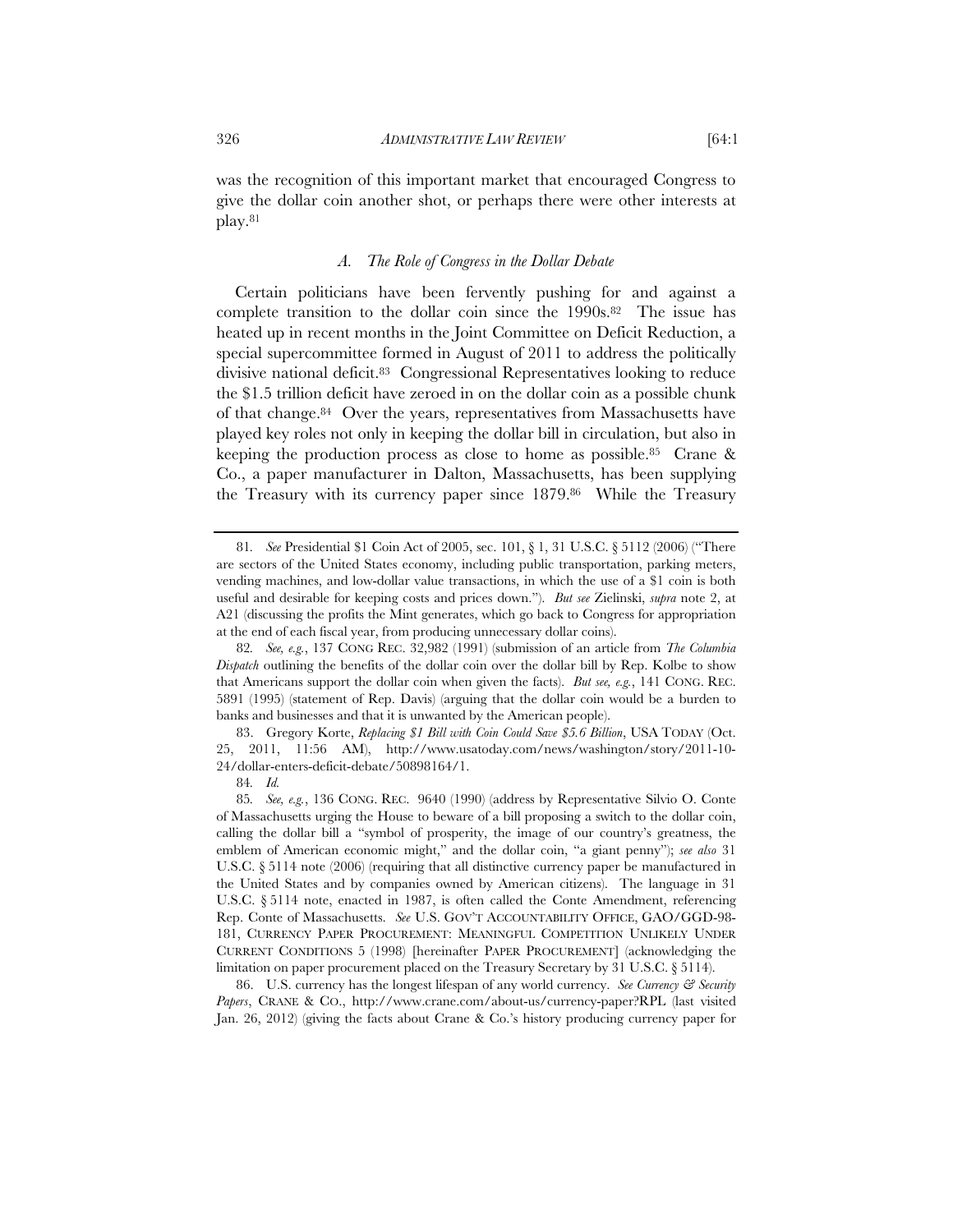Secretary has tried to encourage competition from other paper manufacturers, certain legislative limits on procurement, some of which were driven by Massachusetts Representatives, have made other companies wary of entering the market.<sup>87</sup> One-dollar bills comprise nearly half of all paper currency printed by the BEP each year,<sup>88</sup> which means that a similar proportion of the paper supplied by Crane & Co. is used for one-dollar bills. Crane & Co. estimates that the death of the dollar bill would mean the loss of 350 jobs for the company.<sup>89</sup> Crane & Co.'s government contract awards for paper in 2010 alone totaled over \$108 million.90 The company continues to fight to keep its hold on the market by closely monitoring government requests for proposals.91

There are also staunch supporters of the dollar coin, including politicians and private trade and interest groups. Former Representative Jim Kolbe of Arizona played a large role in the 1990s in pushing for the elimination of the dollar bill and adoption of the dollar coin.92 He now serves as chairman of the Dollar Coin Alliance, comprised mostly of vending and mass transit industry members, which also actively participates in the legislative process.93 With all the push and pull, Congress has gotten caught up in the past with politics and lost sight of the goal of successful coinage and currency.94 Recognizing potential political difficulties but also the

the U.S. Treasury).

<sup>87</sup>*. See* PAPER PROCUREMENT, *supra* note 85, at 22 (naming the four-year contract limit and domestic manufacturing requirement as reasons given by other paper manufacturers for not competing for BEP paper contracts).

<sup>88.</sup> In 2009, the BEP printed 2,636,800,000 one-dollar bills, or 42.26% of overall production of 6,240,000,000 bills of all denominations*. Annual Production Figures*, *supra* note 6.

<sup>89.</sup> Janie Lorber, *Super Committee Members Square Off on Bills vs. Coins*, ROLL CALL (Sept. 27, 2011, 6:50 p.m.), http://www.rollcall.com/news/ super\_committee\_members\_square\_ off\_on\_bills\_vs\_coins-209038-1.html.

<sup>90</sup>*. See Prime Award Spending Data*, USASPENDING.GOV, http://usaspending.gov/ search?query=&searchtype=&formFields=eyJSZWNpcGllbnROYW1lTGNhc2UiOlsiQ3Jh bmUgQU1QLVJFUC1BTVAgQ28uICBJbmMuIl19 (last visited Feb. 12, 2012) (calculating the total dollars awarded at \$108,803,330 for 124 individual contracts). Crane & Co. earned over \$176 million in 2008 for paper awards. *See id.* (listing the total award for 87 contracts at \$176,374,604).

<sup>91</sup>*. E.g.*, Crane & Co., Inc., B-297398, 2005 WL 3682359 (Comp. Gen. Jan. 18, 2006).

<sup>92.</sup> He was unsuccessful after nearly a decade of efforts. Greg Hassell, *Sacagawea Guides Americans Back to Dollar Coin*, HOUS. CHRON., Mar. 26, 2000, at 1D. Kolbe admits that his initial advocacy primarily supported mining interests in Arizona. Korte, *supra* note 83.

<sup>93</sup>*. See* Korte, *supra* note 83*.* The Dollar Coin Alliance was formerly known as the Dollar Coin Coalition. *See* Hassell, *supra* note 92 (including the vending machine industry, mass transit authorities, and mining interests as Dollar Coin Coalition members who backed the efforts by Representative Jim Kolbe in the dollar coin–dollar bill debate).

<sup>94</sup>*. See* Hassell, *supra* note 92 (quoting Philip Diehl, then-Director of the Mint, revealing that the SBA dollar coin had been tangled in political debate over feminism and the Equal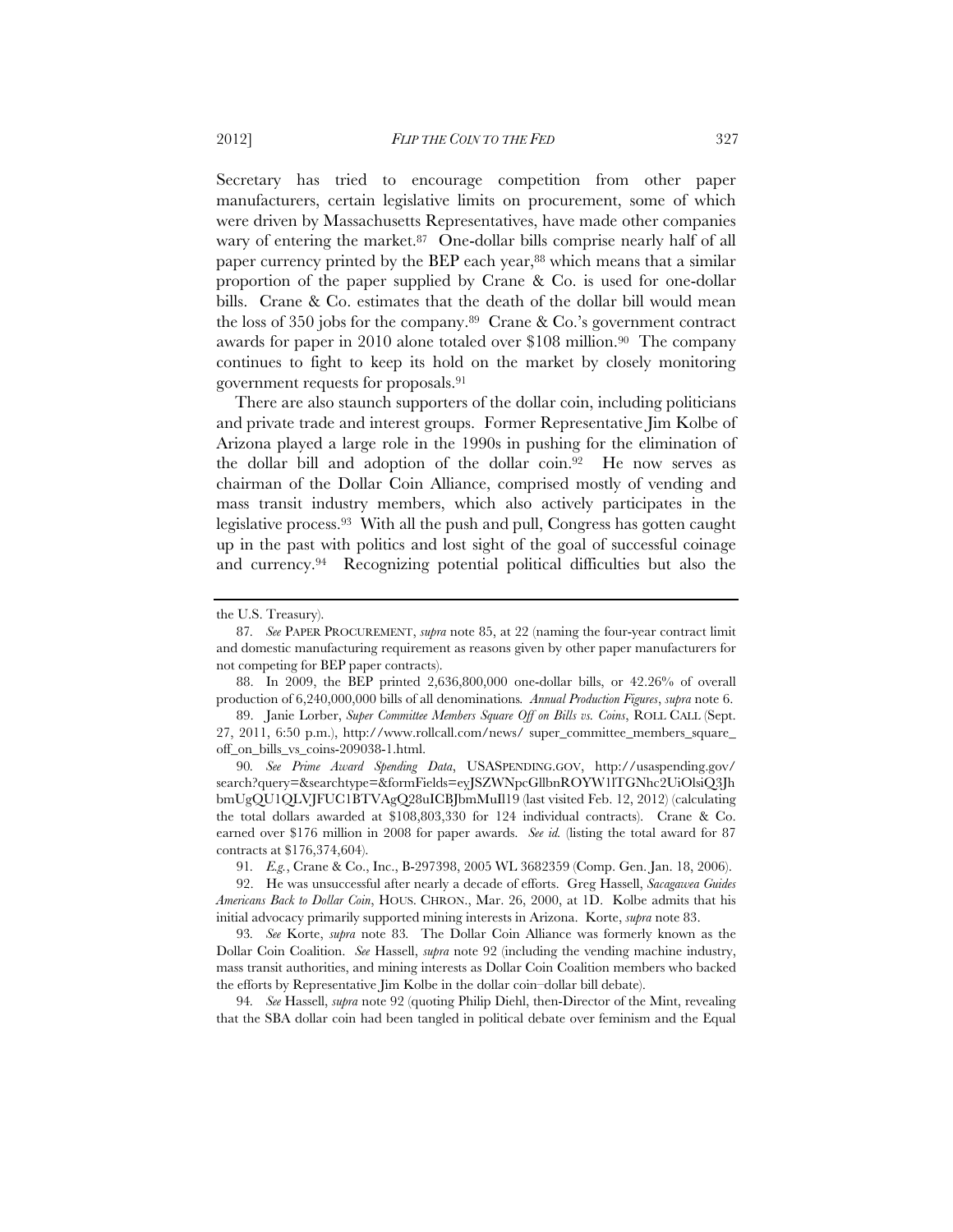potential to profit from a successful dollar coin, Congress passed the power to design a new dollar coin to the Treasury in the 1997 Act, a dramatic change from the past.95 That power remains with the Mint today.96 Delegating the design responsibility allowed the legislation to pass in a matter of months.97

This advocacy continues in the new supercommittee.<sup>98</sup> In September, congressional Representatives introduced bills to both kill the dollar bill and save it.99 Republican Representatives David Schweikert of Arizona and Jeb Hensarling of Texas back the proposal to phase out the dollar bill.<sup>100</sup> Democratic Representative John Kerry and Republican Representative Scott Brown, both of Massachusetts, introduced a bill to end production of the dollar coin.101

#### *B. The Modern Golden Dollar Coin*

The Mint unveiled the new Sacagawea dollar coin in 2000—about the same size as the SBA dollar coin, but with a golden finish, unreeded edges, and a depiction of the iconic Native American, Sacagawea, holding her baby on the obverse face.102 With the same electromagnetic properties and weight as the SBA dollar coin the Sacagawea dollar coin did not present an adaptation issue for vending machine operators.103 The biggest problem at the time of release was that banks did not want the dollar coin.104 The

103. Holley, *supra* note 12, at 585–86.

104*. See id.* at 589–90 (noting resistance by both the banking and retail sectors to accept the new Sacagawea dollar coin).

Rights Amendment during the 1970s, causing Congress to lose sight of the goal of successful coinage).

<sup>95</sup>*. See id.* (characterizing the new dollar coin law as written broadly and radically leaving the design up to the Treasury and the Mint).

<sup>96</sup>*. See* 31 U.S.C. § 5112(d)(1) (2006) ("The Secretary of the Treasury, in consultation with the Congress, shall select appropriate designs for the obverse and reverse sides of the dollar coin.").

<sup>97</sup>*. See* Hassell, *supra* note 92 (contrasting the near decade it took to get Congress on board to redesign the SBA coin with the few months it took for the Dollar Coin Act of 1997 to pass). The biggest boost in speed might have come from the potential profit Congress would make from the seigniorage. *See id.* (attributing the fast-tracked legislative process to the lure of easy money for Congress).

<sup>98</sup>*. See* Korte, *supra* note 83.

<sup>99.</sup> Lorber, *supra* note 89.

<sup>100</sup>*. Id.* 

<sup>101</sup>*. Id.*

<sup>102</sup>*. See* Holley, *supra* note 12, at 585–89 (describing the visual appearance of the Sacagawea coin); *see also Coin Image Detail Sacagawea Golden Dollar—2000*, U.S. MINT, http://www.usmint.gov/historianscorner/?action=coinDetail&id=29346 (last visited Feb. 12, 2012) (depicting a photo of the obverse of the Sacagawea dollar coin).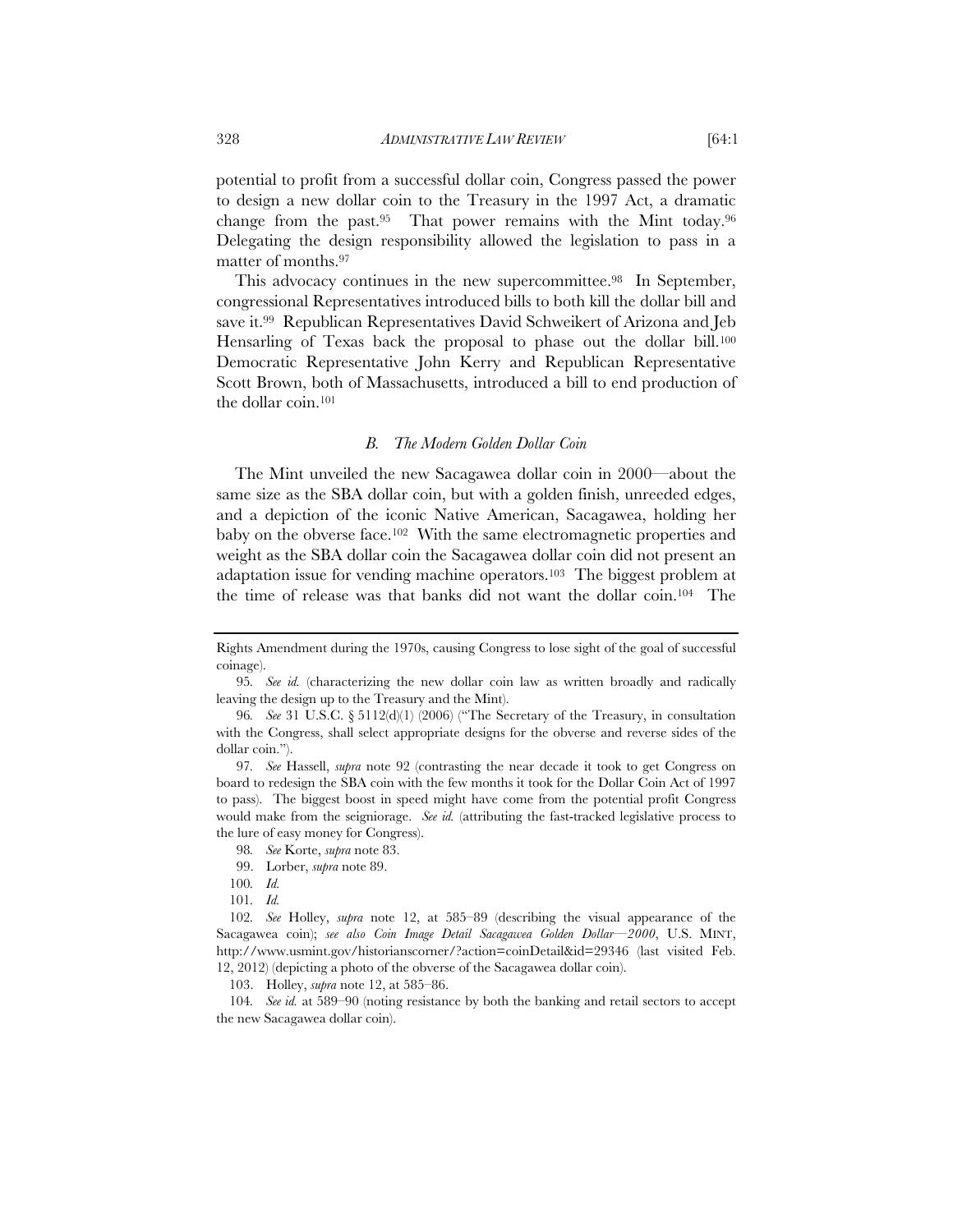dollar bill was still in circulation and, after the unpopularity of the SBA dollar coin, most banks did not foresee much demand for the golden dollars.105 As a result, the Federal Reserve placed very minimal orders.106 From a circulation standpoint, this impeded the success of the Sacagawea dollar from the outset. The Mint would have preferred not just an average number of coins put into circulation, but an oversaturation to overcome the initial hoarding instinct of people who had never seen such a golden coin.107 The idea would have been to show people that the dollar coin was not just a commemorative collector's item but also money to be spent freely.

Without the traditional distribution pathways, the Mint initiated several programs designed to utilize unconventional channels to commerce. The 1997 Act authorized the Mint to run an advertising and awareness campaign to promote the new coin.108 The Mint spent \$40 million on such efforts.109 This involved, among other measures, experimental partnerships with Wal-Mart, General Mills, and several smaller banks willing to take a risk.110 The surprising outcome was that public demand far exceeded the banks' expectations. By the time banks realized how much people really wanted the coin, it was a slow scramble to place orders with the Federal Reserve for their piece of the action. The Mint offered a direct-ship program to banks to circumvent the sluggish Federal Reserve process, shipping the banks free orders within five to ten business days. This program was minimally utilized and the supply eventually overtook the demand again, creating a constant backed inventory of dollar coins at Federal Reserve Banks.111

When the Sacagawea dollar coin stopped moving, Congress delivered another shot of life into the dollar coin with the Presidential \$1 Coin Act of

<sup>105</sup>*. Id.* at 589 & n.56.

<sup>106</sup>*. Id.* at 589.

<sup>107</sup>*. See id.* (describing the challenge as changing the way the American public viewed the dollar coin from a collectible to legal tender).

 <sup>108.</sup> United States \$1 Coin Act of 1997, Pub. L. No. 105-124, sec. 4, § (f)(1), 111 Stat. 2534, 2537.

<sup>109</sup>*. See* Holley, *supra* note 12, at 590 (citing a statement by then-Director of the Mint, John P. Mitchell).

<sup>110</sup>*. See id.* at 592–601 (explaining, in depth, the various efforts made by the Mint to popularize and circulate the Sacagawea dollar coin).

<sup>111</sup>*. Id*.In June, 2006, the Federal Reserve Banks and Mint held enough dollar coins to meet transactional demand for three and one-half years. The Federal Reserve Banks had approximately ninety-four million dollar coins, and the Mint had 115 million Sacagawea coins alone in inventory. *Coin and Currency Issues Facing Congress*: *Can We Still Afford Money?: Hearing Before the Subcomm. on Domestic and Int'l Monetary Policy, Trade, and Tech. of the H. Comm. on Fin. Servs.*, 109th Cong. 11–13 (2006) (testimony of Louise L. Roseman, Director, Division of Reserve Bank Operations and Payment Systems).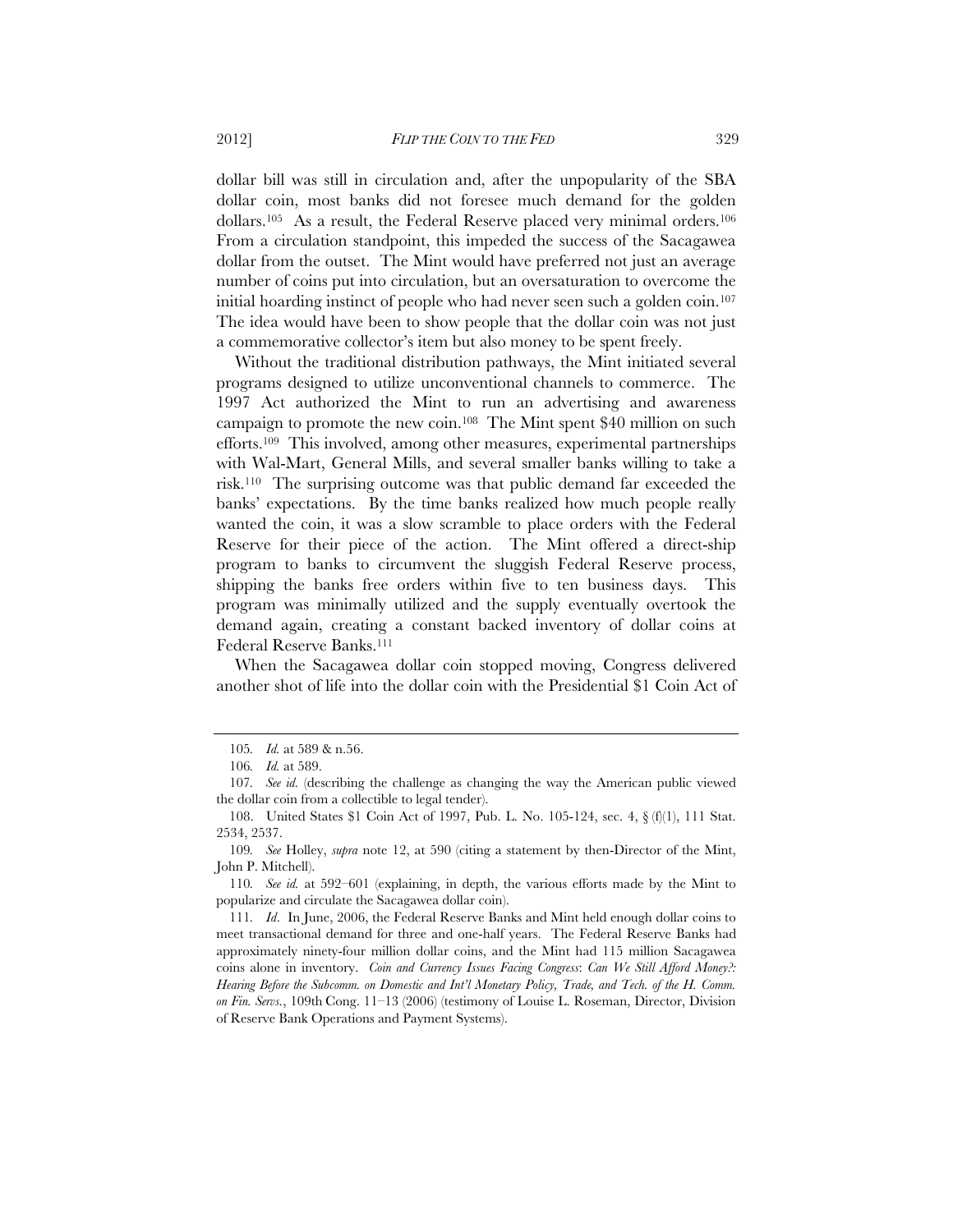2005. Satisfied with the physical properties of the coin, the legislation focused on creating an interesting, educational coin-face design, increasing publicity without too much cost to the taxpayers and opening more markets to acceptance of the dollar coin.112 Modeled after the successful Fifty State Quarters Program, the presidential dollar was to feature four deceased presidents on the coin's obverse each year.113 This time the legislation was a bit more conservative in its advertising authorization, calling only for the Mint's "publicity" of the new coin.<sup>114</sup> The 2005 Act also mandated the concurrent minting of the former Sacagawea dollar coin, largely in response to objections by interest groups in Congress.115 While the 2005 Act requires that the Federal Reserve purchase enough presidential dollar coins to meet public demand, it does not require that the Federal Reserve purchase the Sacagawea dollars.116 With a majority of demand for the presidential dollar coins seeming to come from coin collectors—and a plentiful surplus of older Sacagawea dollar coins in its vaults—the Federal Reserve has openly opted not to purchase the new Sacagawea coins.117 In fact, the Federal Reserve Board has expressed concern over the unwanted

<sup>112</sup>*. See* Presidential \$1 Coin Act of 2005, Pub. L. No. 109-145, sec. 104, § (p), 119 Stat. 2664, 2669 (codified as amended at 31 U.S.C.  $\S$  5112 (2006)) (attempting to remove various barriers to circulation).

<sup>113</sup>*. See id.* sec. 101, §§ (3)–(4) (acknowledging the success of the Fifty State Commemorative Coin Program both as an educational tool and a catalyst for increased quarter-dollar demand); *id.* sec. 102,  $\S$  (n)(1)–(4) (detailing the requirements for the Presidential dollar coins).

<sup>114</sup>*. See id.* sec. 104, § (p)(2) (framing the promotion of the new coin as publicity, not expressly advertising, but including cooperation with the media as one aspect of publicity). However, the Mint spent about \$12 million just on advertising targeted at environmentally conscious consumers. *See* Barbara Hagenbaugh, *U.S. Mint Tries to Get Consumers to Use Dollar Coins*, USA TODAY (Oct. 20, 2008, 11:58 AM), http://www.usatoday.com/money/advertising/2008-10-19-dollar-coins-mint-ads\_N.htm (calling the pilot program an effort to convince consumers that dollar coins are greener than dollar bills).

<sup>115</sup>*. See* Presidential \$1 Coin Act, sec. 102, § (n)(1)(B)(ii) (requiring that Sacagawea dollars constitute one-third of all dollar coins minted under the Act). *Cf. id.* sec. 101, § 7 ("Sacagawea, as currently represented on the new \$1 coin, is an important symbol of American history."). The Native American \$1 Coin Act of 2007 changed the production requirement for Sacagawea and future Native American dollar coins to 20% of dollar coin production. Native American \$1 Coin Act of 2007, Pub. L. No. 110-82, sec. 2, § (r)(5), 121 Stat. 777, 779 (to be codified as 31 U.S.C. 5101).

<sup>116</sup>*. See* Native American \$1 Coin Act, sec. 104, § (p)(3)(D) (mandating the Federal Reserve System to ensure adequate supply of Presidential dollar coins and First Spouse bullion coins, also included under the Act, in unmixed quantities, to meet initial public demand).

<sup>117</sup>*. See 2010 Hearing: Roseman*, *supra* note 7, at 10 (comparing the demand for dollar notes to the demand for dollar coins).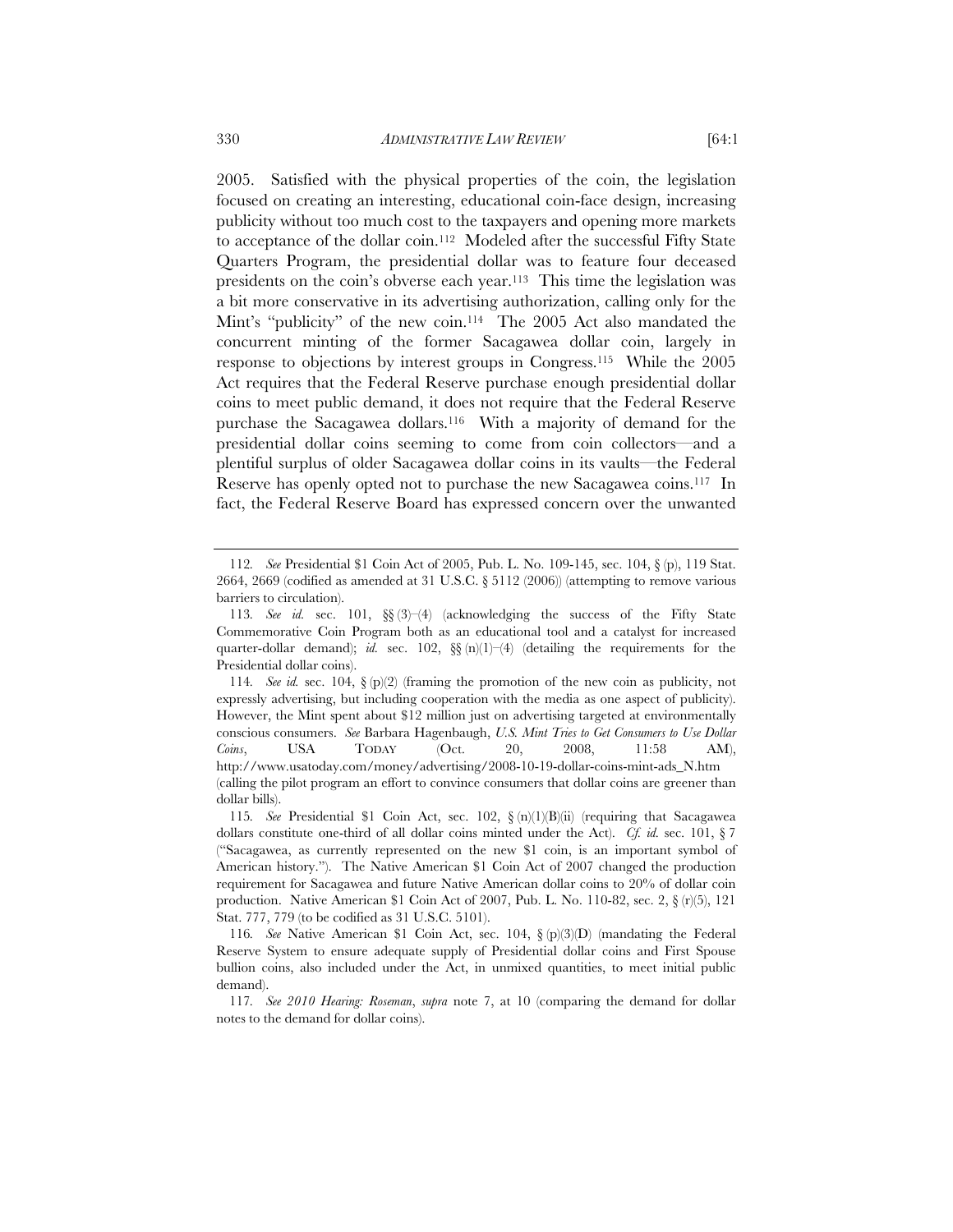Sacagawea coins and advised Congress to eliminate the production requirement, to little avail.<sup>118</sup>

# III. THE FEDERAL RESERVE AND COINAGE RESPONSIBILITIES

The Federal Reserve should absorb responsibilities for determining the production volume of dollar coins. The dollar coin dilemma is the clearest evidence of the disconnect between the Federal Reserve System, Congress, and the Mint. While the Federal Reserve is busy determining broad monetary policy and avoiding major crises, and Congress is pulled from both sides by interest groups demanding opposite results, the Mint is left to take what it can get from both. When required by statute to mint coins that the Federal Reserve does not want, the Mint is either stuck stockpiling coins it just wasted time and resources making or forced to find alternate paths to commerce at its own expense. At least in the case of the dollar coin, Congress is effectively setting the Mint up for failure while possibly motivated by the lure of easy seigniorage revenue.

# *A. Centralization for Efficiency and Better Choices*

The authority to decide whether the paper dollar or dollar coin is better for the United States, or if both should continue to co-circulate, should be centralized. Although Congress holds the Constitutional power to coin money, it long ago delegated that authority to the Mint. With the development of paper currency, the BEP, and the Federal Reserve System, responsibilities for the nation's monetary supply have been scattered among several groups. Now, Congress has authorized and aggressively pushed the co-circulation of two forms of the same tender value, forcing U.S. currency into competition with U.S. coins. This is costing everyone more money. The Mint is spending \$40 million here and \$12 million there on advertising campaigns for its circulating product. Congressional representatives have debated the issue for over twenty years, all the while recognizing that cocirculation is a poor choice but afraid to make a definitive move in the direction of either the coin or bill. By giving the Federal Reserve, or even the Treasury, the authority to decide the best course of action, the United States might actually get what is best for it practically and economically.

## *B. One Money, One Method*

Production volume for circulating coins should be determined by the

<sup>118</sup>*. See, e.g.*, 2007 FRB REPORT, *supra* note 46, at 24 (advising that requiring continued production of Sacagawea dollar coins will result in increased costs to the taxpayer with no offsetting benefits).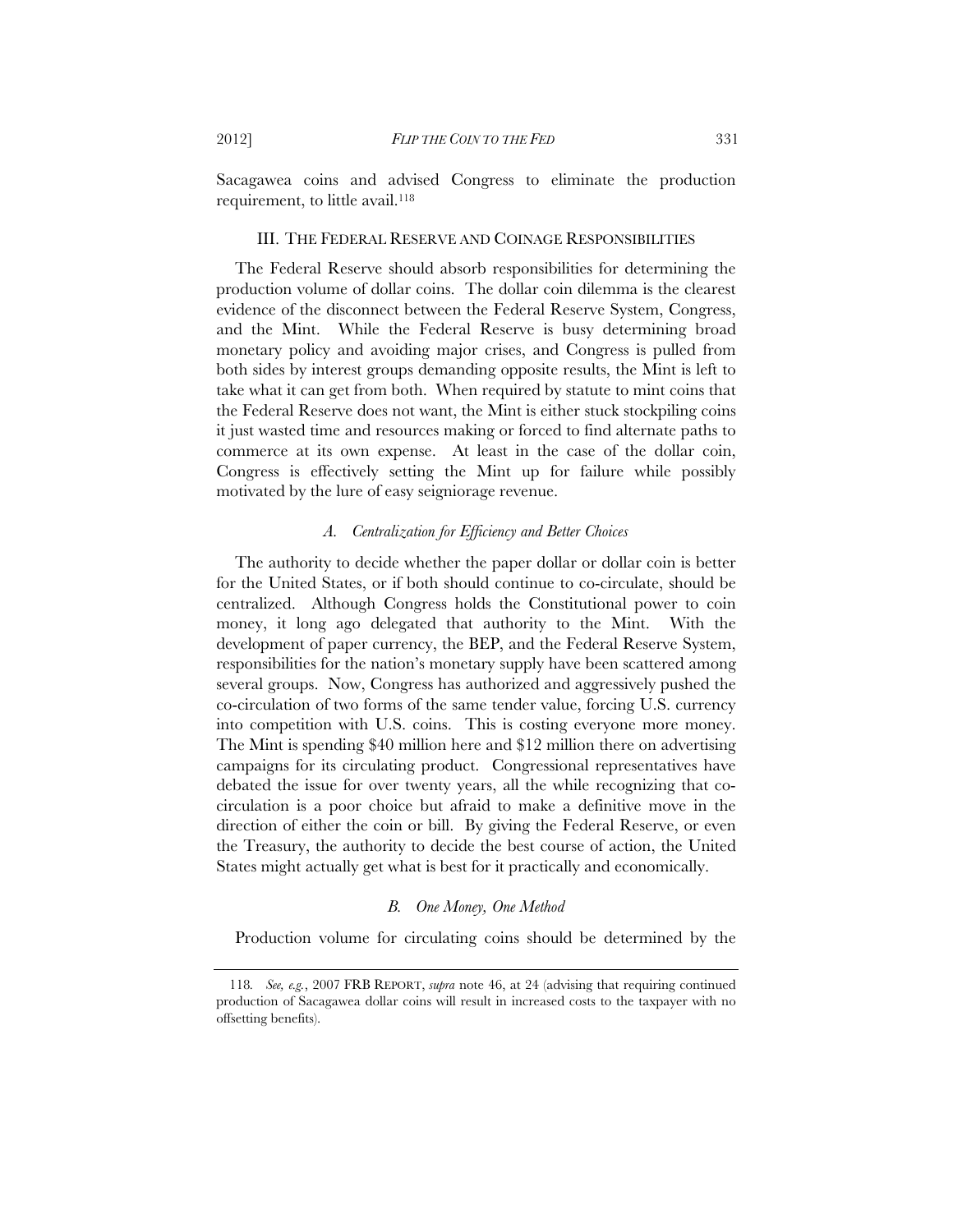same method as volume of currency by the Federal Reserve. U.S. coins may only account for 3% of the nation's money supply, but the resources that go into those 3% add up to hundreds of millions of government dollars every year.119 Because the Mint decides how many coins to produce each year with only minimal help from the Federal Reserve Banks in the form of orders and demand forecasts, coins are often produced unnecessarily and must be stored until the Federal Reserve needs them. For most coins, this is not a problem because they can be used to fill Federal Reserve orders after only brief storage; the Mint can also adjust its next cycle of production to compensate. Dollar coins do not fall into this model, in part because of their commemorative nature. Each time a new design is issued, the Federal Reserve is required to purchase a sufficient quantity to meet demand, regardless of how many dollar coins of other designs it might already hold, often creating overstock.120 This problem may seem inherent to commemorative coins, but the quarter dollar provides a clear example of how easily the issue can be worked out with independently circulating coins. Commemorative quarters, which have similar ordering requirements to the presidential dollar coins, may present the initial hardship of creating overstock when each new design is issued, but that overstock is almost guaranteed to be depleted eventually. The quarter dollar is consistently used in everyday cash transactions, so even after collector demand wears off consumers still consistently demand the quarter over time. The dollar coin has not achieved such transactional fluency, so when collector demand drops off, whatever supply of coins is left does not move much. The Federal Reserve then is stuck with what it ordered, and the Mint cannot move any amount it overproduced, except through alternative channels to the public. Thus, even commemorative coins must become part of standard cash transactions to be a useful addition to the U.S. money supply.

The Federal Reserve does not see this problem with paper currency; the BEP prints only as much as the Federal Reserve requests, and that amount is carefully determined by economists based on the currency as tender, not

<sup>119</sup>*. See* U.S. MINT, 2010 ANNUAL REPORT: CONNECTING AMERICA THROUGH COINS 28, http://www.usmint.gov/downloads/about/annual\_report/2010AnnualReport.pdf (calculating the cost of coins shipped to the Federal Reserve Banks in 2010 at \$317.4 million).

 <sup>120.</sup> Before the Presidential \$1 Coin Act, the Federal Reserve already held a large surplus of dollar coins. *See* Presidential \$1 Coin Act, sec. 104, § (p)(1)-(3) (requiring the Federal Reserve to purchase enough of each Presidential design to meet public demand); 2007 FRB REPORT, *supra* note 46, at 7 (reporting a twelve-month inventory in the Federal Reserve Banks alone at the start of the Presidential \$1 Coin Program).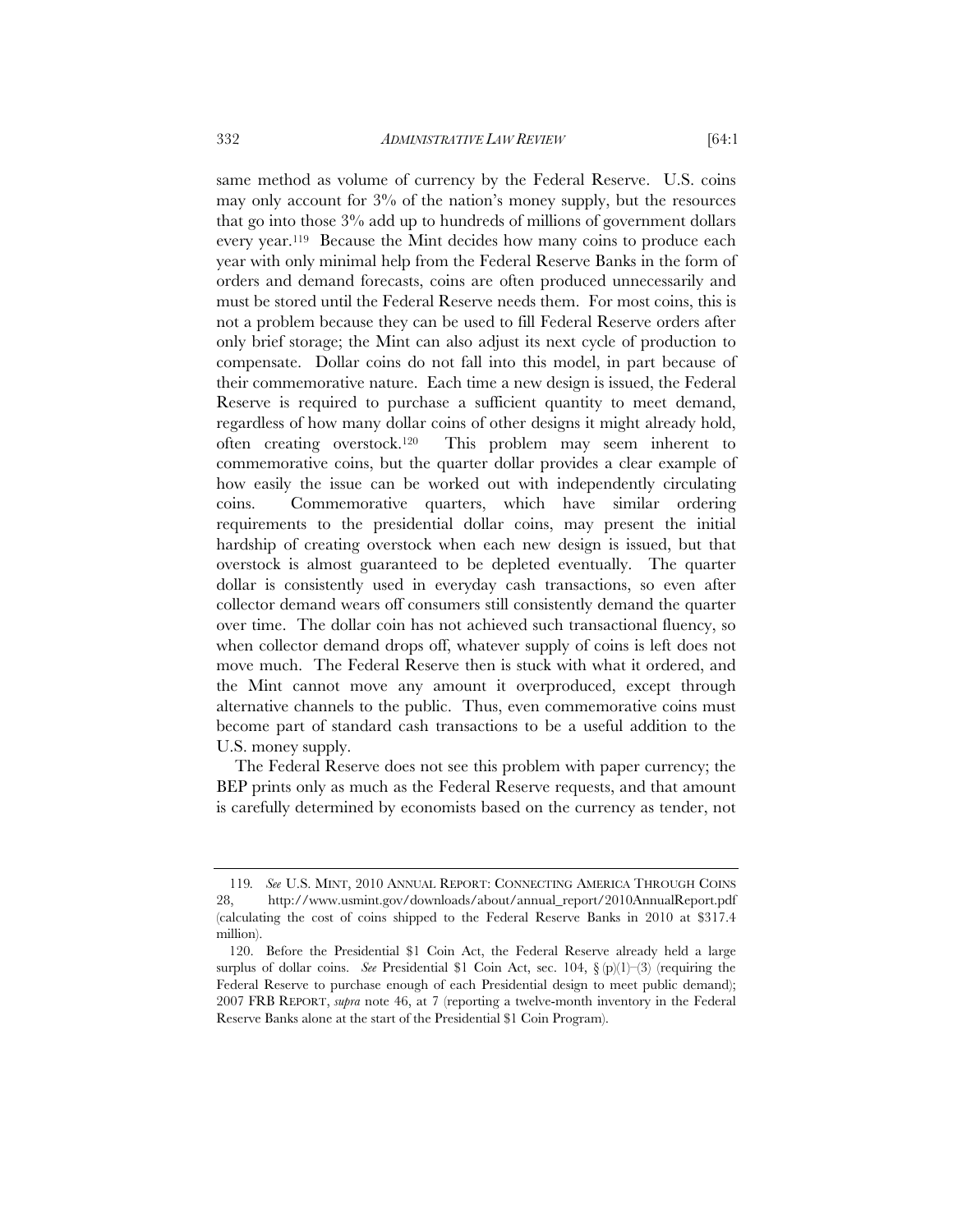as a collector's item.121 There is no reason for currency to be treated differently than coins in the ordering process. It is true that the Mint produces coins not only for circulation but also for numismatic and bullion functions—numismatic and bullion production volume should be left to the Mint as a matter of commercial business. For circulating coinage, however, the Federal Reserve should decide coin production volume as an element of its greater considerations in overall money supply for the nation.

#### IV. NO MORE DOLLAR BILL

The most prevalent argument for keeping the dollar bill seems to come from people who do not want to carry a heavy coin around in their wallets. The first Americans forced to put license plates on their cars probably also felt burdened, but when greater policy concerns are at stake, citizens must sometimes sacrifice personal preference for the benefit of all.

## *A. The Bottom Line*

The true bottom line is that either the bill or the coin must go. Their cocirculation is wasting resources and costing taxpayers, and even killing the dollar coin is better than that. But switching to dollar coins would save American taxpayers \$5.5 billion over the next thirty years. With over a billion dollar coins in storage, Congress is in a position to turn a wasteful legislative mistake into a head start for the transition to dollar coins. The surplus of dollar coins would allow the Mint a smoother increase in production, minimizing the challenges that would face any manufacturer suddenly forced to assume a new responsibility in the market. The dollar bills currently in circulation can be removed as they wear out over the next few years. If Congress voted instead to stop production of dollar coins, the billion-dollar mistake would have to be disposed of somehow—the Mint would have to transport the coins to a facility that could melt them down, thereby wasting more taxpayer money. And while the decrease in dollar bill production would certainly cost jobs in the paper and ink industry, many jobs would be created in the coin industry.

### *B. The Environmental Argument*

Aside from the budget incentives, the dollar coin is also a more environmentally friendly option than the dollar bill. Metal coins can be used for decades before wearing out, and even after they are removed from

<sup>121</sup>*. Currency and Coin Services*, *supra* note 37.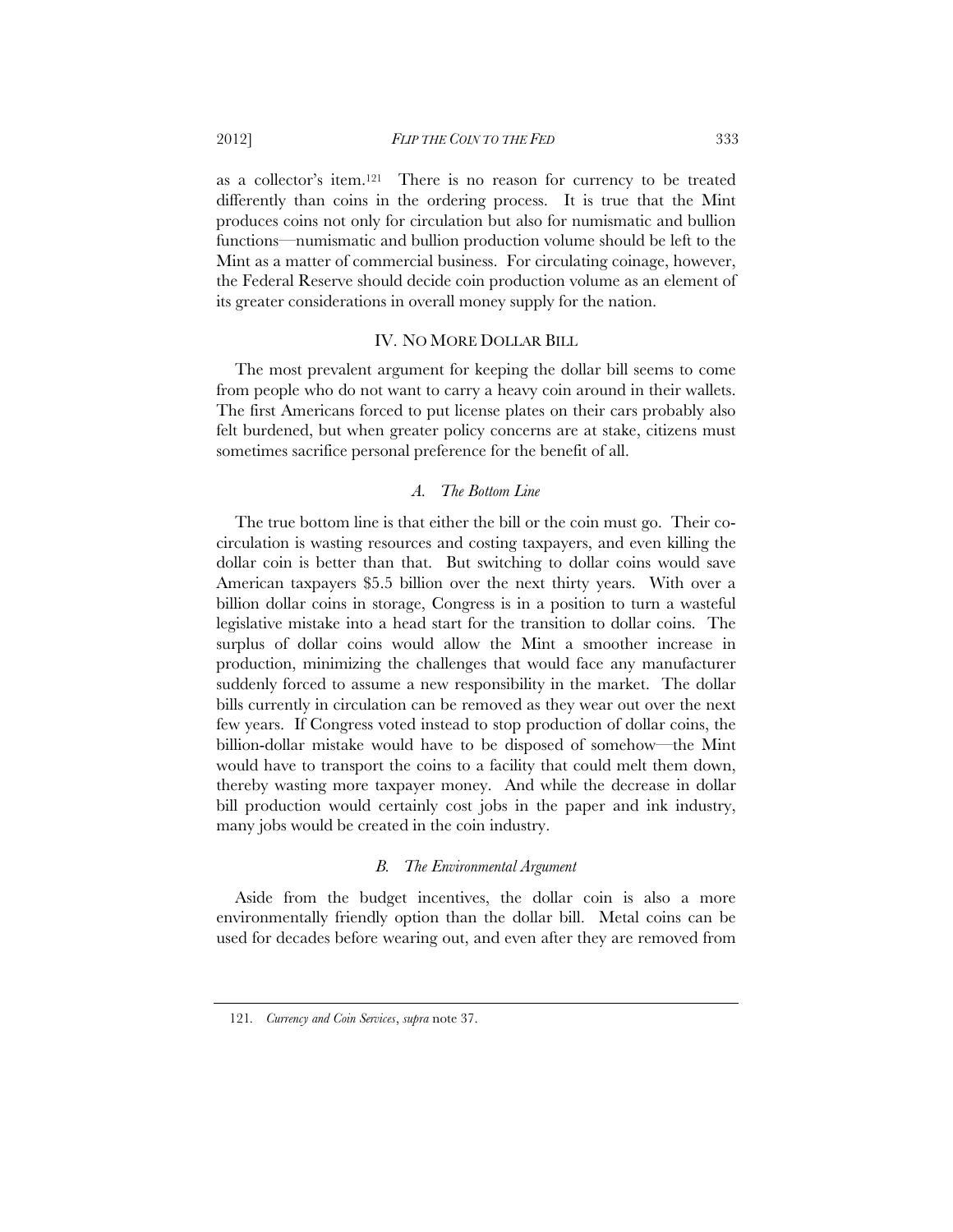circulation, the raw metal content is melted down and reused repeatedly.122 In contrast, dollar bills must be printed on entirely new cotton paper, and once unfit for circulation, 90% of each bill goes to landfills.123 The other  $10\%$  is recycled in roofing shingles.<sup>124</sup>

Surprisingly, there is very little mainstream public commentary in the United States on the environmental implications of dollar bills. However, Australia and recently Canada have switched to money made from a polymer-like plastic in light of both environmental and counterfeit security concerns.125 Plastic money lasts four to five times longer than cotton paper money like that currently used in the United States.<sup>126</sup> They not only resist tearing, soiling, and water damage, the plastic notes are also recyclable at the end of their lifespan.127 So while other countries are addressing environmental concerns from paper money by creating new technology and replacing their entire spread of currency, the U.S. Congress is passively refusing to take the small step of eliminating one portion of the paper currency currently produced. Even more alarming is that Congress is willing to continue this wasteful expenditure despite a reasonable alternative already in existence.

# V. THE TRANSITION

With a few strategic moves, the government could make the transition to dollar coins relatively painless. Congress has recognized in the past that the dollar coin serves important markets, and this might be key in making the coin more appealing to Americans. If these markets could be expanded, making the coin more useful to more people, there would likely be less backlash against the change. Congress took some steps in this direction

<sup>122</sup>*. See Coins & Medals*, U.S. MINT, http://www.usmint.gov/faqs/circulating\_coins/ index.cfm#anchor7 (last visited Feb. 12, 2012) (estimating the lifespan of a coin at twentyfive years and explaining that uncurrent and mutilated coins are melted down, shipped to a fabricator, and made into new coinage strips). Uncurrent coins are those that are worn but still recognizable for denomination and genuineness, while mutilated coins are chipped, fused, or not machine-countable. Uncurrent coins are forwarded to the Mint by the Federal Reserve Banks, but mutilated coins are only accepted directly by the Mint. *Id.* 

 <sup>123.</sup> Michael J. Claus et al., Life Cycle Assessment of Environmental Impact of United States Dollar Note and Coin (undated) (unpublished undergraduate report, Mich. State Univ.), *available at* https://www.msu.edu/~alocilja/undergrad/BE230/dollar\_vs\_coin.pdf. 124*. Id.* 

<sup>125</sup>*. See* Michael Lauzon & Kate Tilley, *Canada Switching to Polymer Money*, PLASTICS NEWS (Akron, Ohio), Mar. 15, 2010, at 5 (listing both enhanced security and longer circulation as reasons for Canada's switch to polymer money, and indicating Australia as a possible source of polymer).

<sup>126</sup>*. Id.*

<sup>127</sup>*. Id.*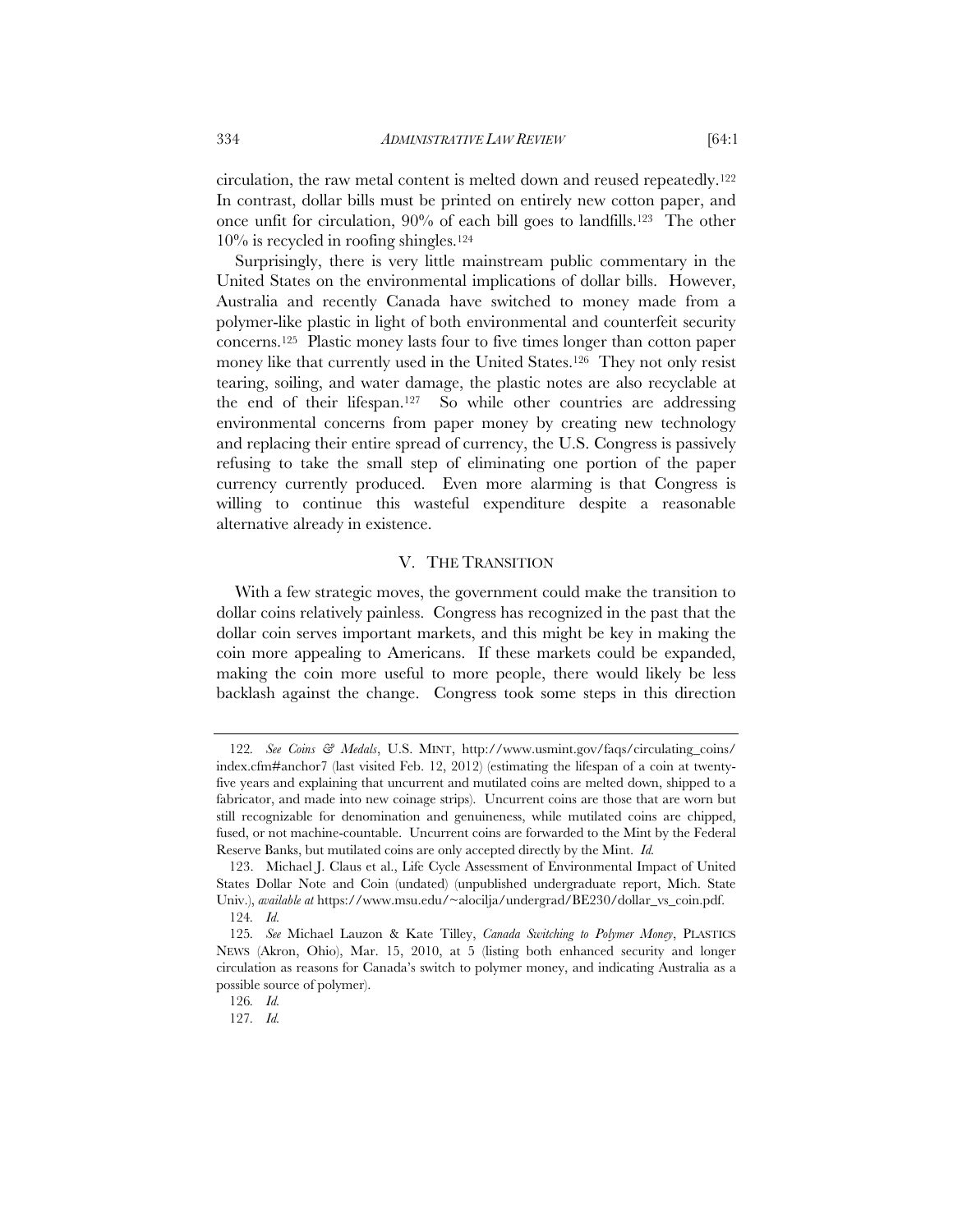with the 2005 Act by requiring all agencies and instrumentalities of the government to accept the coin, including federally funded transit systems.128 Although not included in this group, some cities are unilaterally converting parking meters to accept dollar coins,<sup>129</sup> which is something the government might consider endorsing on a wider scale to increase the utility of a dollar coin. The Federal Reserve, acting for the government, could offer subsidies to cities or parking meter companies to update their machines to accept dollar coins as an interim step to killing the dollar bill altogether.

Absent such an interim measure, even a swift shift to the dollar coin would not be unreasonably difficult. Given the stockpile of coins housed by Federal Reserve Banks, the GAO estimates that supply of one-dollar currency would exceed demand during the first two years of a transition.130 Countries like Canada have shown that while some Americans' initial reaction to the switch might be negative, those sentiments should die down quite quickly.131 Another factor to consider is that Americans are using credit and debit cards more and cash less. Even the same parking meters that have been outfitted to accept dollar coins can also accept credit or debit cards.132 With the convenience of carrying just one card that can be used to pay for anything, people are generally using cash less<sup>133</sup> and therefore should be less impacted by the switch than they would have been ten years ago. Once the BEP ceased production of the one-dollar bill, the Federal Reserve Banks could gradually pull the bills from circulation. Thus, the transition to dollar coins should not be as difficult as some make it out to be.

 <sup>128.</sup> Presidential \$1 Coin Act of 2005, Pub. L. No. 109-145, sec. 104, § (p)(1)–(3), 119 Stat. 2664, 2669 (codified at 31 U.S.C. § 5112 (2006)).

 <sup>129.</sup> Among these are Minneapolis and Chicago. *See* James Lileks, *A New Era Dawns: Solar Parking Meters*, STAR TRIB. (Minneapolis St. Paul), Dec. 5, 2010, at 5B , *available at* 2010 WLNR 24263066 (introducing Minneapolis's new parking meters, which accept credit and debit cards, quarters, and dollar coins); Joe Smydo, *City Looks to Chicago for Privatized Parking Ideas*, PITT. POST-GAZETTE, Mar. 14, 2010, at A1 (describing Chicago's experience with new, more expensive parking meters as a potential lesson for Pittsburgh).

<sup>130</sup>*. See* GAO 2011 REPORT, *supra* note 3, at 11 (explaining that to come to its conclusions, GAO reviewed other countries' transition from dollar notes to coins and the impact of such a transition).

<sup>131</sup>*. See supra* note 73 and accompanying text.

<sup>132</sup>*. See supra* note 129.

<sup>133</sup>*. Cf. Annual Production Figures*, *supra* note 6 (showing an overall decrease in currency production since 2000).